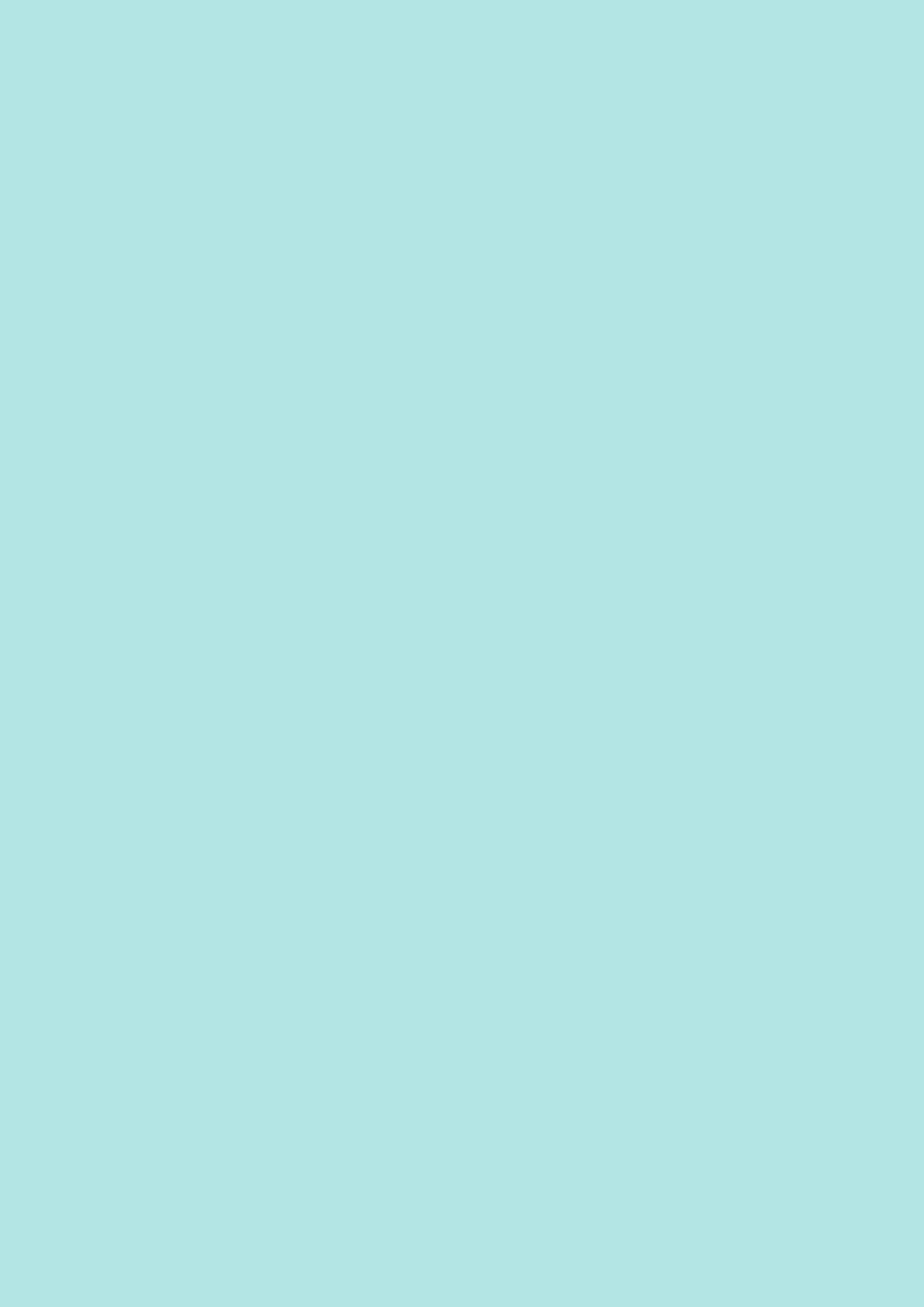# **Appendix 2.1 Organisation Set-up of the Water Resources Department (Reference: Paragraph 2.1.2, Page No. 9)**

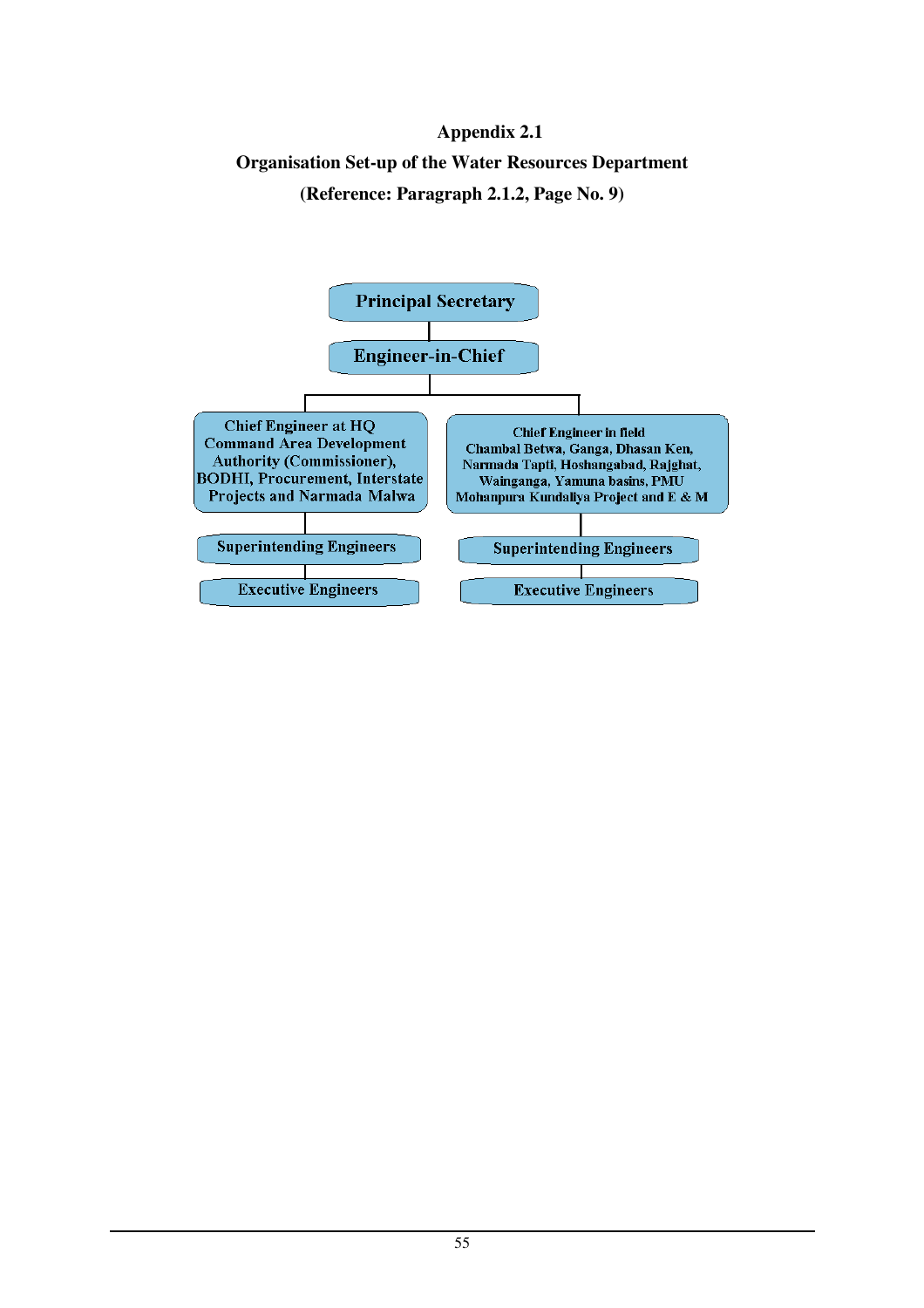#### **Statement showing particulars of Turnkey Contract audited in Thematic Audit**

#### **(Reference: Paragraph 2.1.3, Page no. 9)**

**(**` **in crore)Sl. No. Name of the Division Name of the work (Agreement Number) Irrigation Projects fully awarded on Turnkey basis (Selected for overall analysis)Name of the contractor Date of work orderPAC**  $\begin{array}{|c|c|c|c|c|} \hline \text{Contract} & \text{Stipulated Period} & \text{Status of the} & \text{Total} \\ \hline \text{Amount} & \text{structure} & \text{work} & \text{experiment} \\\hline \end{array}$ 5 354.96 30 months including Ongoing 316.28 1 | PMU, Shamgarh  $|$  Garoth Micro Project (08/2016-17) Irrigation Offshore Infrastructures Ltd. Mumbai Sadbhav 11.07.2016 377.75 rainy season i.e. 10.01.2019 1 117.50 30 months including Incomplete 2 PMU, Shamgarh Bhanpura Canal Unit-I (05/2013-14) Engineering Ltd. Ahmedabad 31.01.2014 107.51 rainy season 30.07.2016 9 72.24 30 months including Completed on final on 31.03.2017 100.023 PMU, Shamgarh Bhanpura Canal Unit-II (02/2015-16) Phaloudi Construction & Infrastructure Pvt. Ltd., Indore M/s Costal Project 04.12.2015 63.99 rainy season 03.06.2018 i.e. 30.05.2017 81.494 EE, Sip-Kolar Link Project, Rehti Sip-Kolar Link Project (25/2011-12) Ltd., Hyderabad 02.01.2012 93.70 115.50 30 months including<br>rainy season i.e. rainy season 01.07.2014 Ongoing 111.61**Total (A) 642.95 660.20 609.40 Turnkey Contracts selected through sampling for Thematic Audit**1 EE Bansujara  $Canal$  LBC Project Dn., Baldevgarh, (01/2016-17) Tikamgarh Bansujara Lift  $M/s$  L & T Ltd., Chennai  $20.07.2016$  829.72 36 months including  $896.50$  rainy season i.e. 10.01.2019 Ongoing | 826.95  $\overline{2}$ PMU, Mohanpura Kundaliya Project, Rajgarh LBC Mohanpura (02/2014-15) M/S Larsen & Toubro  $\alpha$  05.02.2015 534.15 36 months including  $486.72$  rainy season i.e. 04.02.2018 Ongoing 465.833 PMU, Mohanpura Kundaliya Project, Rajgarh RBC Mohanpura (01/2016-17) M/s Offshore Infrastructure Ltd.  $\begin{bmatrix} 13.06.2016 \end{bmatrix}$  363.00 36 months including rainy season i.e. 12.06.2019 Ongoing 459.21

56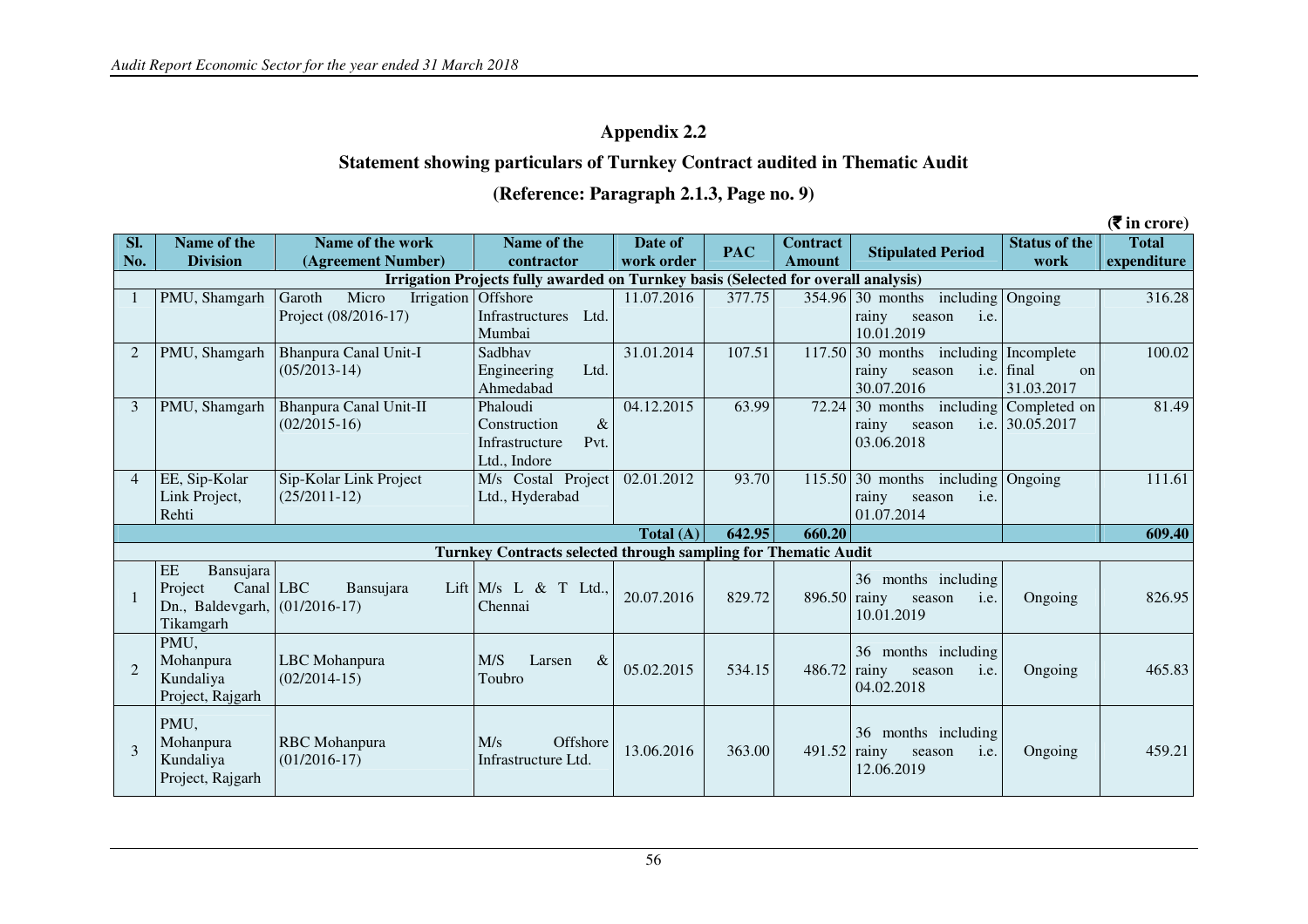|                |                                                             |                                                                                                                                                     |                                                     |                       |            |                                  |                                                                               |                                                 | $($ <b>₹</b> in crore)      |
|----------------|-------------------------------------------------------------|-----------------------------------------------------------------------------------------------------------------------------------------------------|-----------------------------------------------------|-----------------------|------------|----------------------------------|-------------------------------------------------------------------------------|-------------------------------------------------|-----------------------------|
| SI.<br>No.     | Name of the<br><b>Division</b>                              | Name of the work<br>(Agreement Number)                                                                                                              | Name of the<br>contractor                           | Date of<br>work order | <b>PAC</b> | <b>Contract</b><br><b>Amount</b> | <b>Stipulated Period</b>                                                      | <b>Status of the</b><br>work                    | <b>Total</b><br>expenditure |
| $\overline{4}$ | Dn., Rewa                                                   | EE Keoti Canal Construction of Bahuti Canal<br>Project (16/2013-14)                                                                                 | M/s<br>Sadbhav<br>Engineering<br>Ltd.,<br>Ahmedabad | 30.09.2013            | 439.09     | 428.00 rainy                     | 36 months including<br>season<br>i.e.<br>29.09.2016                           | Ongoing                                         | 318.58                      |
| 5              | PMU,<br>Mohanpura<br>Kundaliya<br>Project, Rajgarh          | Kundaliya<br>Major<br>Multipurpose Project<br>$(01/2015-16)$                                                                                        | M/s Dilip Buildcon<br>Ltd., Bhopal                  | 05.05.2015            | 313.40     |                                  | 48 months including<br>$270$ rainy<br>season<br>i.e.<br>04.05.2019            | Ongoing                                         | 265.08                      |
| 6              | $\rm{EE}$<br>Teonthar<br>Canal Dn., Rewa                    | Construction of Tames Main<br>Canal RD 9.60 to 69.50<br>$(03/2013-14)$                                                                              | M/s HES Infra Pvt.<br>Ltd., Hyderabad               | 01.10.2013            | 228.89     | 225.79 rainy                     | 36 months including<br>season<br>i.e.<br>30.09.2016                           | Ongoing                                         | 163.56                      |
|                | EE<br>Bansujara<br>Project<br>Dn., Baldevgarh,<br>Tikamgarh | Canal LBC Bansujara<br>$(03/2014-15)$                                                                                                               | A.N.S.<br>M/s<br>Construction<br>Ltd., New Delhi    | 17.12.2014            | 336.74     | 386.54 rainy                     | 36 months including<br>season<br>i.e.<br>16.12.2017                           | Foreclosed on<br>02.03.2016<br>by<br>Department | 144.16                      |
| 8              | EE<br>Teonthar<br>Canal Dn., Rewa                           | Teonthar Lift Canal from 0 to<br>23 km<br>$(02/2011-12)$                                                                                            | M/s HES Infra Pvt.<br>Ltd., Hyderabad               | 05.11.2011            | 96.32      | 94.84 rainy                      | 15 months including<br>seasons<br>i.e.<br>04.02.2013                          | Completed on<br>05.02.2018                      | 94.84                       |
| $\mathbf Q$    | EE,<br>Mahan<br>Canal Dn., Sidhi                            | Mahan Main Canal from RD<br>28.56 to 57.05 km<br>$(02/2010-11)$                                                                                     | M/s HES Infra Pvt.<br>Ltd., Hyderabad               | 07.03.2011            | 102.73     | $90.89$ rainy                    | $\overline{22}$ months including<br>season<br>i.e.<br>06.01.2013              | Ongoing                                         | 88.32                       |
| 10             | EE, Barna LBC<br>Dn., Bari                                  | Structures of Main Canal and<br><b>LBC</b><br>$(05/2013-14)$                                                                                        | Monte Carlo<br>M/s<br>Ltd., Ahmedabad               | 08.08.2013            | 72.00      | 82.37                            | 36 months including<br>rainy, Kharif and Rabi<br>Season<br>i.e.<br>07.08.2016 | Completed on<br>06.12.2016                      | 82.37                       |
| 11             | EE, WRD Dn.,<br>Dindori                                     | Earthwork, Structure and CC<br>lining in distributaries minor M/s<br>and sub minors of Bilgon Construction,<br>Medium Project<br>$(09/2015-16)$     | Sarthi<br>Gwalior                                   | 11.12.2015            | 45.04      | $53.10$ rainy                    | 24 months including<br>season<br>i.e.<br>10.12.2017                           | Completed on<br>24.05.2018                      | 60.48                       |
| 12             | EE, Barna LBC<br>Dn., Bari                                  | Construction on turnkey basis<br>for creating additional $10,000$ $M/s$<br>ha command area from Barna Construction,<br>LBC system<br>$(06/2015-16)$ | Sarthi<br>Gwalior                                   | 22.06.2015            | 61.22      |                                  | 36 months including<br>69.75 rainy, Kharif and Rabi<br>Season i.e. 21.06.2018 | Ongoing                                         | 57.25                       |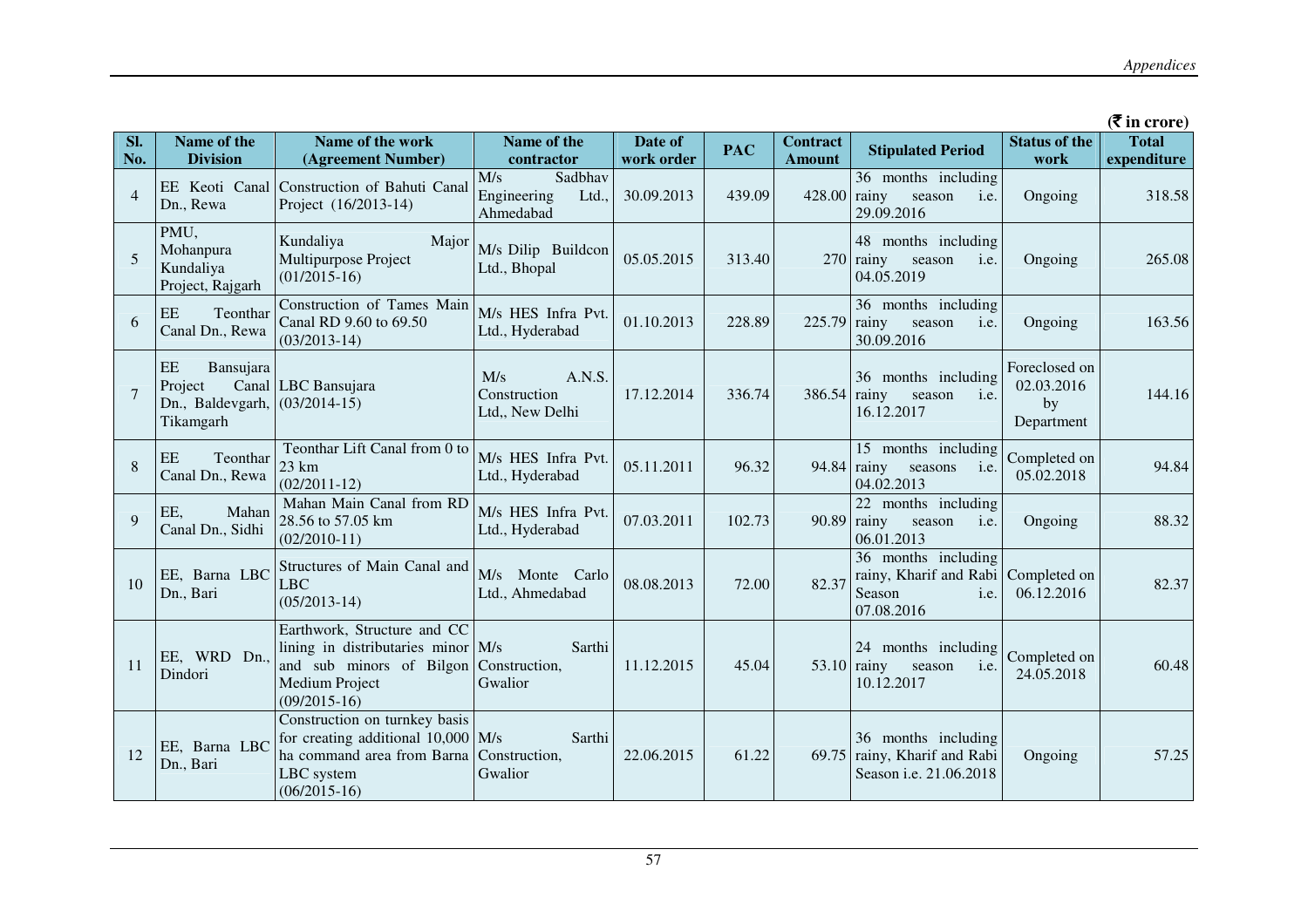|     | $(5 \text{ in } \text{core})$                       |                                                                                                                                                                                          |                                                                                        |                     |            |                 |                                                                      |                                |              |
|-----|-----------------------------------------------------|------------------------------------------------------------------------------------------------------------------------------------------------------------------------------------------|----------------------------------------------------------------------------------------|---------------------|------------|-----------------|----------------------------------------------------------------------|--------------------------------|--------------|
| SI. | Name of the                                         | Name of the work                                                                                                                                                                         | Name of the                                                                            | Date of             | <b>PAC</b> | <b>Contract</b> | <b>Stipulated Period</b>                                             | <b>Status of the</b>           | <b>Total</b> |
| No. | <b>Division</b>                                     | (Agreement Number)                                                                                                                                                                       | contractor                                                                             | work order          |            | <b>Amount</b>   |                                                                      | work                           | expenditure  |
| 13  | EE,<br>Bansujara<br>Dn.,<br>Dam<br>Tikamgarh        | Harpura Irrigation Project<br>$(01/2012-13)$                                                                                                                                             | $\overline{M/s}$<br>A.N.S<br>Construction<br>Ltd.,<br>New Delhi                        | 11.06.2012          | 34.53      |                 | 18 Months including<br>$37.95$ rainy<br>season<br>i.e.<br>10.12.2013 | Completed on<br>25.06.2017     | 37.95        |
| 14  | EE, Tilwara LBC<br>Keolari,<br>Dn.,<br>Distt. Seoni | RD No. 15.00 km to RD no.<br>31.62 km with minor and sub-<br>minor<br>$(04/2013-14)$                                                                                                     | $M/s$ H.E.S.<br>Infra<br>Pvt. Ltd. & Mantena<br>Pvt.<br>Construction<br>Ltd. Hyderabad | 05.11.2013          | 33.58      |                 | 18 Months including<br>33.10 rainy<br>season<br>i.e.<br>04.05.2015   | Terminated<br>on<br>14.08.2017 | 25.76        |
| 15  | EE, WRD Dn.,<br>Sehore                              | Canal Network of Ghoghara<br>Complex Medium Project<br>$(72/2011-12)$                                                                                                                    | K.E.C.<br>M/s<br>International<br>Ltd.,<br>Mumbai                                      | 30.12.2011          | 26.52      |                 | 17 Months including<br>$25.99$ rainy<br>season<br>i.e.<br>29.05.2013 | Terminated<br>on<br>08.01.2015 | 8.15         |
| 16  | EE, Sanjay Sagar<br>Bah River Dn.,<br>Ganjbasoda    | Construction of Dist., minors<br>and sub-minors from 16.00 to<br>17.00 km and 22.50 to 24.00<br>km of Main Canal excluding<br>Main Canal of Sagad Medium<br>Project<br>$(07/2011-12)$    | M/s<br>K.E.C.<br>Ltd.,<br>International<br>Mumbai                                      | 04.05.2011          | 7.52       |                 | 18 Months including<br>$7.70$ rainy<br>season<br>i.e.<br>03.11.2012  | Ongoing                        | 7.70         |
| 17  | EE, Sanjay Sagar<br>Bah River Dn.,<br>Ganjbasoda    | Construction of Main Canal<br>to $12.30$<br>from $8.20$<br>command its distributaries, International<br>minor sub-minor of Sanjay Mumbai<br>Sagar Medium Project<br>$(03/2011-12)$       | K.E.C.<br>$km$ $M/s$<br>Ltd.,                                                          | 04.05.2011          | 7.42       |                 | 18 Months including<br>$7.65$ rainy<br>i.e.<br>season<br>03.11.2012  | Completed on<br>10.05.2014     | 7.65         |
| 18  | EE, Sanjay Sagar<br>Bah River Dn.,<br>Ganjbasoda    | Construction of Main Canal<br>from 4.50 km to 8.20 km and $M/s$<br>its distributaries, minors and International<br>sub-minors of Sanjay Sagar Mumbai<br>Medium Project<br>$(02/2011-12)$ | K.E.C.<br>Ltd.,                                                                        | 04.05.2011          | 6.45       |                 | 18 Months including<br>$6.55$ rainy<br>season<br>i.e.<br>03.11.2012  | Completed on<br>05.05.2014     | 6.55         |
|     |                                                     |                                                                                                                                                                                          |                                                                                        | Total (B)           | 3,538.32   | 3,694.96        |                                                                      |                                | 3,120.39     |
|     |                                                     |                                                                                                                                                                                          |                                                                                        | Grand Total $(A+B)$ | 4,181.27   | 4,355.16        |                                                                      |                                | 3,729.79     |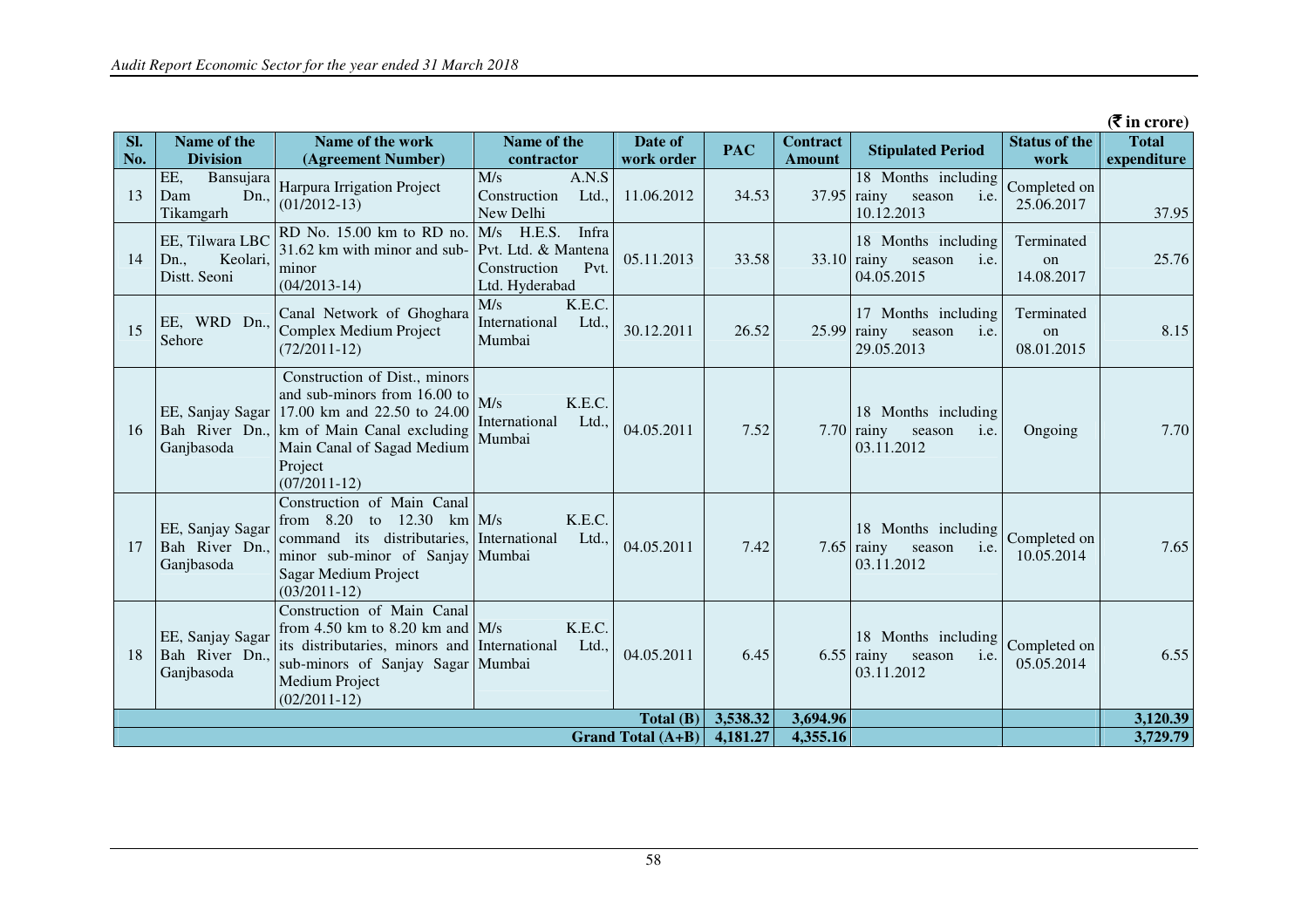#### **Statement showing undue benefit to Contractor due to short receipt of Performance Security**

#### **(Reference: Paragraph 2.1.4.1, Page No. 11)**

|                |                                                                                                |                                   |                                  |                                                                        |                                               | $($ ₹ in crore)                |
|----------------|------------------------------------------------------------------------------------------------|-----------------------------------|----------------------------------|------------------------------------------------------------------------|-----------------------------------------------|--------------------------------|
|                |                                                                                                |                                   |                                  |                                                                        | <b>Performance Security</b>                   |                                |
| SI.<br>No.     | <b>Name of Division</b>                                                                        | <b>Agreement</b><br><b>Number</b> | <b>Contract</b><br><b>Amount</b> | Required, i.e.<br>five per cent of<br><b>Contract</b><br><b>Amount</b> | <b>As obtained</b><br>by<br><b>Department</b> | <b>Short</b><br><b>Receipt</b> |
| 1              | Link<br>EE,<br>Sip-Kolar<br><b>Division</b><br>Project<br>Nasrullaganj<br>at<br>Camp-<br>Rehti | 25/2011-12                        | 115.50                           | 5.78                                                                   | 1.00                                          | 4.78                           |
| $\mathcal{L}$  | Shamgarh Suwasra<br>PA.                                                                        | 05/2013-14                        | 117.50                           | 5.88                                                                   | 1.00                                          | 4.88                           |
| 3              | Implementation<br>Project<br>Unit,<br>Shamgarh, Distt.<br>Mandsaur                             | 08/2016-17                        | 354.96                           | 17.75                                                                  | 7.10                                          | 10.35                          |
| $\overline{4}$ | EE, Keoti Canal Division,<br>Rewa                                                              | 16/2012-13                        | 428.00                           | 21.40                                                                  | 1.00                                          | 20.40                          |
| 5              |                                                                                                | 05/2013-14                        | 82.37                            | 4.12                                                                   | 1.00                                          | 3.12                           |
| $\overline{6}$ | EE, Barna LBC Dn., Bari                                                                        | 06/2015-16                        | 69.75                            | 3.49                                                                   | 1.00                                          | 2.49                           |
| $\overline{7}$ | EE, WR Dn., Sehore                                                                             | 72/2011-12                        | 25.99                            | 1.30                                                                   | 1.00                                          | 0.30                           |
| $\overline{8}$ | EE, Teonthar Canal Dn.,                                                                        | $02/2011 - 12$                    | 94.84                            | 4.74                                                                   | 1.00                                          | 3.74                           |
| 9              | Rewa                                                                                           | 03/2013-14                        | 225.79                           | 11.29                                                                  | 1.00                                          | 10.29                          |
| 10             | EE, Bansujara Canal Dn.,<br>Tikamgarh                                                          | 01/2016-17                        | 896.50                           | 44.83                                                                  | 17.93                                         | 26.90                          |
| 11             | PMU,<br>Mohanpura<br>Kundaliya<br>Project,<br>Rajgarh                                          | 01/2016-17                        | 491.52                           | 24.58                                                                  | 9.83                                          | 14.75                          |
| 12             | EE, Tilwara<br>$LBC$ Dn.,<br>Keolari                                                           | 04/2013-14                        | 33.10                            | 1.66                                                                   | 1.00                                          | 0.66                           |
|                |                                                                                                |                                   | <b>Total</b>                     | 146.82                                                                 | 43.86                                         | 102.66                         |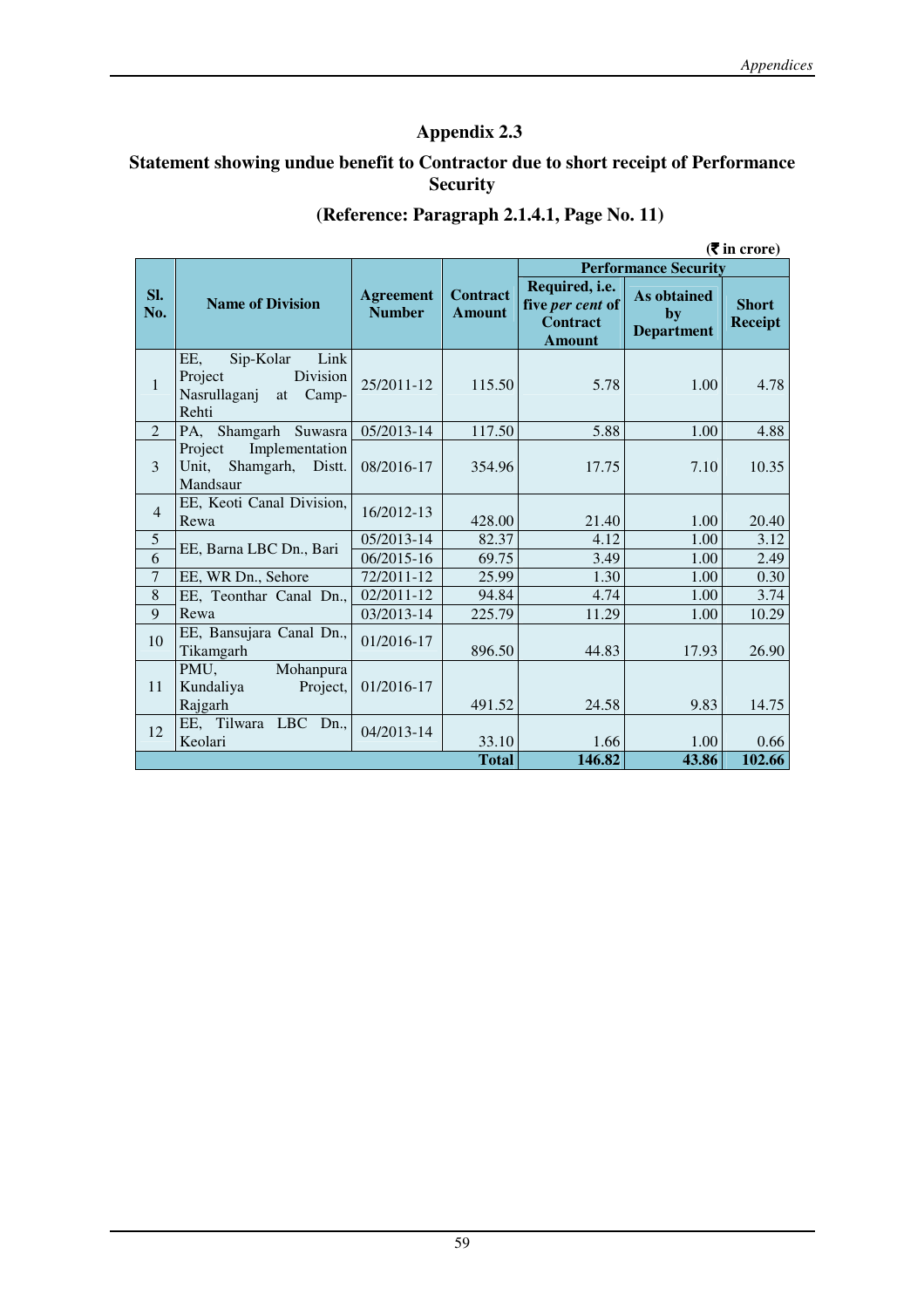# **Statement showing details of payment of Price Adjustment (Reference: Paragraph 2.1.4.1, Page No. 12)**

|                |                                             |                                                                                                         |                         | $(5 \text{ in } \text{core})$                |
|----------------|---------------------------------------------|---------------------------------------------------------------------------------------------------------|-------------------------|----------------------------------------------|
| SI.<br>No.     | Name of the division                        | Name of work                                                                                            | <b>Agreement</b><br>No. | <b>Payment of Price</b><br><b>Adjustment</b> |
| $\mathbf{1}$   | PMU,<br>Mohanpura                           | Lift  <br>Mohanpura<br>LBC<br>Canal<br><b>Irrigation System</b>                                         | 02/2014-15              | 0.73                                         |
| $\mathfrak{D}$ | Project,<br>Kundaliya<br>Rajgarh            | Mohanpura<br><b>RBC</b><br>Lift<br>Canal<br><b>Irrigation System</b>                                    | 01/2016-17              | 35.55                                        |
| $\overline{3}$ |                                             | Kundaliya Major<br>Multipurpose<br>project, Rajgarh                                                     | 01/2015-16              | 2.27                                         |
| $\overline{4}$ | EE<br><b>Bansujara</b><br>Canal             | Bansujara Project Left Bank Main<br>Project Canal for micro irrigation of the<br>Division, CCA 75000 ha | 01/2016-17              | 50.25                                        |
| 5              | Baldevgarh, Tikamgarh                       | LBC system for Bansujara Project<br>to irrigate 60000ha                                                 | 03/2014-15              | $-2.8$                                       |
| 6              | PA, Shamgarh Suwasra Bhanpura Canal Unit-II |                                                                                                         | 02/2015-16              | 3.46                                         |
| $\overline{7}$ | Project Implementation<br>Mandsaur          | Unit, Shamgarh, District, Garoth micro irrigation project                                               | 08/2016-17              | 35.07                                        |
|                |                                             |                                                                                                         | <b>Total</b>            | 124.53                                       |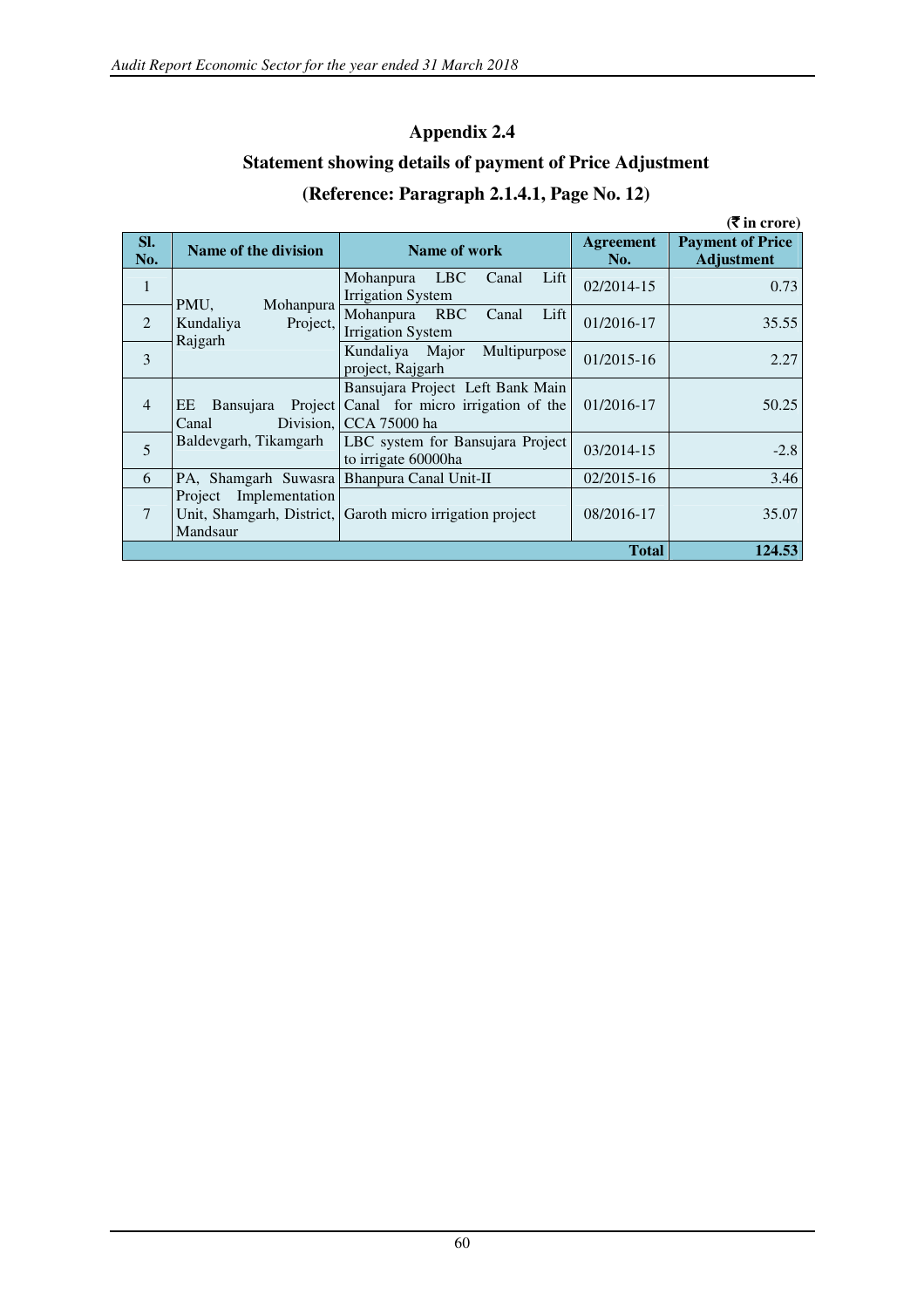#### **Statement showing details of extra cost paid to the contractor**

#### **Reference: Paragraph 2.1.4.2, Page No. 14)**

| Name of the<br><b>Division</b>                                     | <b>Agreement</b><br>No. | <b>Item of work</b>                                                                              | Quantity                | Unit      | Rate<br>Paid $(\overline{\mathbf{z}})$ | <b>Payable</b><br>Rate $( ₹)$ | <b>Extra</b><br>Rate $( ₹)$ | <b>Extra</b><br>$Cost$ (₹) | <b>Reason for Inflated estimate</b>                                                                                                                                                                                                                                                                                                                                                                    |
|--------------------------------------------------------------------|-------------------------|--------------------------------------------------------------------------------------------------|-------------------------|-----------|----------------------------------------|-------------------------------|-----------------------------|----------------------------|--------------------------------------------------------------------------------------------------------------------------------------------------------------------------------------------------------------------------------------------------------------------------------------------------------------------------------------------------------------------------------------------------------|
| $\mathbf{1}$                                                       | $\overline{2}$          | 3                                                                                                | $\overline{\mathbf{4}}$ | 5         | 6                                      | $\overline{7}$                | $8 = 6 - 7$                 | $9 = 4 \times 8$           | <b>10</b>                                                                                                                                                                                                                                                                                                                                                                                              |
| Project<br>Administrator,<br>Mohanpura<br>Kundaliya<br>Project     | 02/2014-15              | Addition of 15 per cent<br>extra rate for erection<br>and commissioning in<br><b>Radial Gate</b> | 1,718.63                | <b>MT</b> | 93,085.70                              | 79,122.85                     | 13,962.85                   | 2,39,96,973                | As per USR, rates of Radial Crest<br>Gates<br>inclusive<br>of<br>are<br>Design/Drawing,<br>fabrication,<br>supply<br>erection<br>and<br>and<br>additionally not payable.                                                                                                                                                                                                                               |
| Monitoring Unit,<br>Rajgarh                                        |                         | Addition of extra rate<br>for Shuttering in CC<br>work                                           | 4,50,061.48             | Cum       | 50.83                                  | $\mathbf{0}$                  | 50.83                       | 2,28,76,625                | As per USR, rate for shuttering<br>was inclusive in the cost of cement<br>concrete work.                                                                                                                                                                                                                                                                                                               |
| EE,<br>Bansujara<br>Division,<br>Canal<br>Baldevgarh,<br>Tikamgarh | 03/2014-15              | Earthwork in canal and<br>dam with all leads and $\vert 9,63,056.00 \vert$<br>lifts              |                         | Cum       | 46.25                                  | $\overline{0}$                | 46.25                       | 4,45,41,340                | As per USR, rates for earthwork<br>are inclusive of excavation, carting<br>of excavated soil and laying in the<br>layers. The excavation was to be<br>treated as quarry. In this case,<br>excavation of utilizable soil which<br>was used in earthwork was paid<br>separately.                                                                                                                         |
| Sip Kolar<br>EE,<br>Link<br>Project<br>Camp at Rehti               | 25/2011-12              | Tunnel work                                                                                      | 270.00                  | m         | 95,419.61                              | 25,147.08                     | 70,272.53                   | 1,89,73,583                | Before the NIT, cost of the tunnel<br>was increased (June 2011) by<br>₹ 18.99 crore on the plea that half<br>of the tunnel passes through red<br>bole and fractured rock area, and<br>require support system. After<br>award of work, it was decided<br>(May 2013) to reduce the length of<br>tunnel by 270 m on the same plea.<br>But, the rate of tunnel per m was<br>not regulated in the estimate. |
|                                                                    |                         |                                                                                                  |                         |           |                                        |                               |                             | Total 11,03,88,521         |                                                                                                                                                                                                                                                                                                                                                                                                        |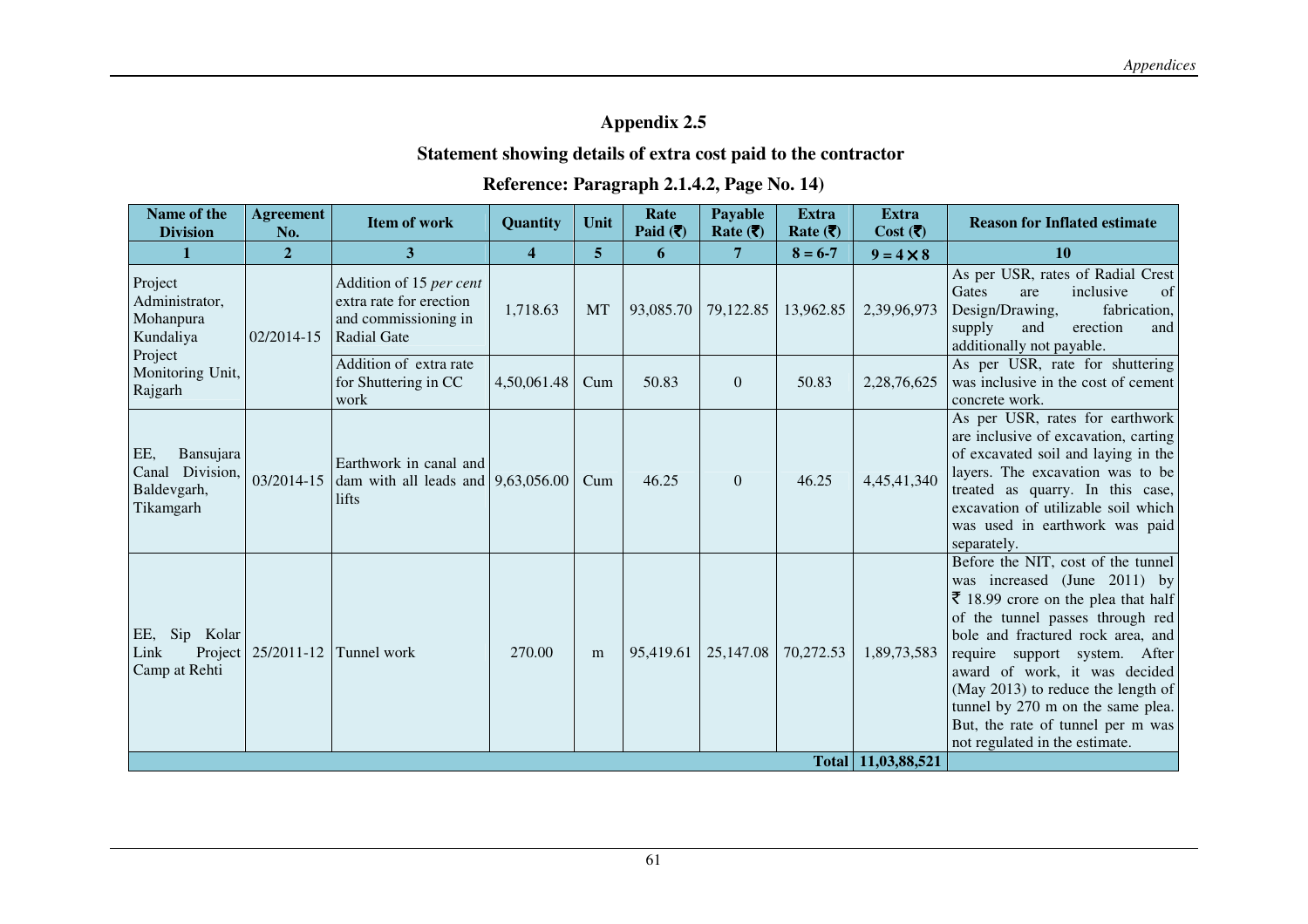#### **Statement showing details of NIT advertised in Newspapers as per Director, Public Relation**

| Sl.<br>No.     | <b>System</b><br><b>Tender</b><br>No.  | Name of work                                                                                                                                                                                                                                                                               | NIT advertised in<br><b>Newspapers</b><br>claimed<br><b>Department</b><br><b>National</b><br>level | as<br>by<br>the<br><b>State</b><br>level | <b>Newspaper</b><br>cutting<br>produced to<br><b>Audit</b> |
|----------------|----------------------------------------|--------------------------------------------------------------------------------------------------------------------------------------------------------------------------------------------------------------------------------------------------------------------------------------------|----------------------------------------------------------------------------------------------------|------------------------------------------|------------------------------------------------------------|
| 1              | 5252                                   | Construction of Garoth pressurised Micro-Irrigation system<br>for 21400 ha                                                                                                                                                                                                                 | 6                                                                                                  | 4                                        | $\mathbf{1}$                                               |
| $\overline{c}$ | 5069                                   | Mohanpura Right Bank Pressurised Irrigation Project                                                                                                                                                                                                                                        | 5                                                                                                  | 5                                        | $\mathbf{1}$                                               |
| 3              | 5096 &<br>5283                         | Construction of Tunnel of Bhanpura Canal                                                                                                                                                                                                                                                   | 6                                                                                                  | 8                                        | $\mathbf{0}$                                               |
| $\overline{4}$ | 756                                    | Construction of Main Canal from 16.00 km to 17.00 km and<br>22.50 km to 24.00 km and its distributaries, minor and sub-<br>minor of Sanjay Sagar Bah Medium Project                                                                                                                        | 8                                                                                                  | 7                                        | $\mathbf{0}$                                               |
| 5              | 317,<br>901,<br>2408,<br>2986,<br>3681 | Construction of Bhanpura Main Canal distributary, minor<br>and sub-minor of Bhanpura Canal project for irrigation of<br>CCA 12500 ha including running maintenance and testing of<br>whole canal system for one year together with defect<br>liability period of 36 month on turnkey basis | 12                                                                                                 | 5                                        | $\mathbf{1}$                                               |
| 6              | 1374                                   | Sip Kolar Link Project                                                                                                                                                                                                                                                                     | $\overline{0}$                                                                                     | $\overline{2}$                           | $\overline{2}$                                             |
| 7              | 9065                                   | Construction of RD No. 15.00 km to RD no. 31.62 km with<br>minor and sub-minor and masonry lining work from turnkey<br>system Ag. No. 4/DL of 2013-14 dated 03.11.2013                                                                                                                     | 5                                                                                                  | 8                                        | $\overline{0}$                                             |
| 8              | 1461                                   | Construction of Main Canal, distributory, minor and sub<br>minor of Ghoghara complex medium project in Sehore<br>District.                                                                                                                                                                 | 9                                                                                                  | 7                                        | $\mathbf{0}$                                               |
| 9              | 2527                                   | Planning, Design-drawing, estimation and construction on<br>turnkey basis for creating additional 10,000 ha command<br>area from Barna LBC system                                                                                                                                          | 5                                                                                                  | 5                                        | $\boldsymbol{0}$                                           |
| 10             | 1783                                   | Harpura Irrigation Project                                                                                                                                                                                                                                                                 | $\overline{7}$                                                                                     | 9                                        | $\overline{0}$                                             |
| 11             | 1116                                   | Construction of LBC system from Bansujara dam including<br>work required for excavation, earthwork, lining and const. of<br>structures of Main Canal, distributaries, minors and sub<br>minors to irrigate 60000 ha.                                                                       | 8                                                                                                  | $\overline{0}$                           | $\mathbf{0}$                                               |
| 12             | 5093                                   | Supplying<br>water<br>by<br>of<br>constructing<br>balance<br>Reservoir/distribution chamber at RD 30900 m of Bansujara<br>Project LBMC                                                                                                                                                     | 5                                                                                                  | 5                                        | $\boldsymbol{0}$                                           |
| 13             | 3607                                   | Construction of earthwork structure and cast in situ CC<br>lining in distributaries minor and sub minors of Disnet work<br>of Bilgon Medium Project                                                                                                                                        | $8\,$                                                                                              | $10\,$                                   | $\boldsymbol{0}$                                           |
| 14             | 4503                                   | Construction of Tames Main Canal RD 9.60 km to 69.50<br>km, Mahan Distributory and Chilla Branch Canal and their<br>distribution network                                                                                                                                                   | 8                                                                                                  | 9                                        | $\boldsymbol{0}$                                           |
| 15             | 4985                                   | Construction of Bahuti Canal Project                                                                                                                                                                                                                                                       | $\overline{7}$                                                                                     | 7                                        | $\overline{0}$                                             |
| 16             | 4240                                   | Design-Drawing, Estimation and Construction on Turnkey<br>Basis of Barna Project Common main Canal's and Left<br>Bank Main Canal's hydraulic structures in 27 nos.                                                                                                                         | $\overline{4}$                                                                                     | 10                                       | $\mathbf{0}$                                               |
| 17             | 752                                    | Construction of Main Canal from 8.20 km to 12.30 km<br>command its distributaries, minor sub-minor                                                                                                                                                                                         | $8\,$                                                                                              | 8                                        | $\overline{c}$                                             |
| 18             | 751                                    | Construction of Main Canal from 4.50 km to 8.20 km and its<br>distributaries, minor sub-minor                                                                                                                                                                                              | 8                                                                                                  | 8                                        | $\overline{c}$                                             |
|                |                                        | <b>Total</b>                                                                                                                                                                                                                                                                               | 119                                                                                                | 117                                      | 9 <sup>°</sup>                                             |

#### **(Reference: Paragraph 2.1.4.3(I), Page No. 15)**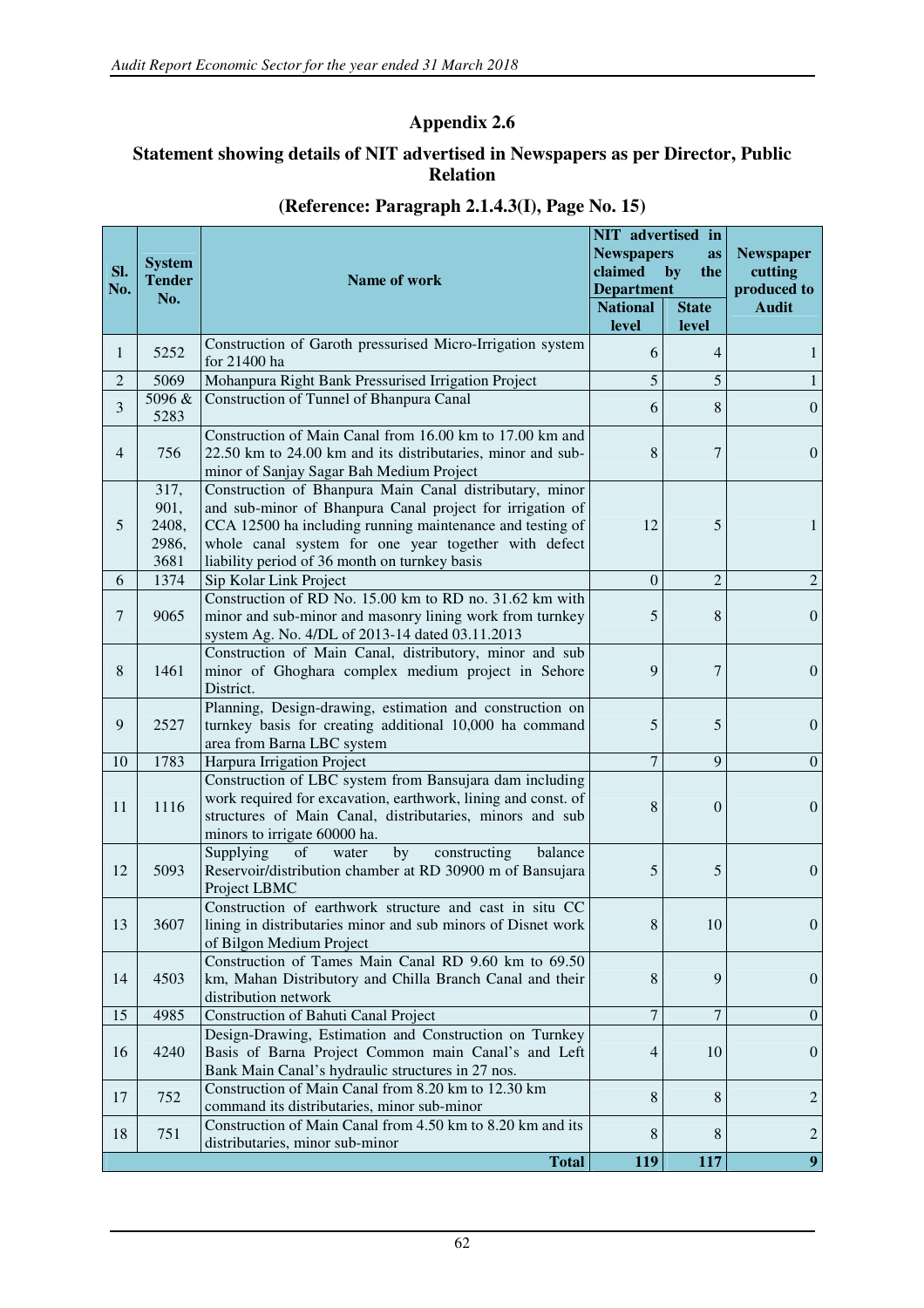# **Status of work of Sip-Kolar Link Project**

# **(Reference: Paragraph 2.1.6.1(II), Page No. 22)**

|                         | (Quantity in cum)           |                          |                                           |                                   |                                              |                                          |  |  |  |  |
|-------------------------|-----------------------------|--------------------------|-------------------------------------------|-----------------------------------|----------------------------------------------|------------------------------------------|--|--|--|--|
| SI.<br>No.              | <b>Particulars</b>          | <b>Total</b><br>quantity | <b>Quantity</b><br>executed<br>up to date | Quantity<br>balance up<br>to date | <b>Executed</b><br>quantity in<br>percentage | <b>Balance</b><br>quantity<br>percentage |  |  |  |  |
| $\mathbf{1}$            |                             |                          | Sip weir                                  |                                   |                                              |                                          |  |  |  |  |
|                         | Concrete work               | 58750                    | 56700                                     | 2050                              | 96.5                                         | 3.5                                      |  |  |  |  |
| $\overline{2}$          |                             |                          | <b>Kaldev</b> weir                        |                                   |                                              |                                          |  |  |  |  |
|                         | Earth work<br>(Earthen Dam) | 40000                    | 32500                                     | 7500                              | 81.3                                         | 18.7                                     |  |  |  |  |
|                         | Concrete work               | 13100                    | 11300                                     | 1800                              | 86.3                                         | 13.7                                     |  |  |  |  |
| 3                       |                             |                          |                                           |                                   |                                              |                                          |  |  |  |  |
|                         | Concrete work               | 12075                    | 12015                                     | 60                                | 99.5                                         | 0.5                                      |  |  |  |  |
| $\overline{\mathbf{4}}$ |                             |                          | <b>Canal &amp; Structure</b>              |                                   |                                              |                                          |  |  |  |  |
|                         | Earth work                  | 220000                   | 216700                                    | 3300                              | 98.5                                         | 1.5                                      |  |  |  |  |
|                         | Concrete work               | 37500                    | 32450                                     | 5050                              | 86.5                                         | 13.5                                     |  |  |  |  |
| 5                       |                             |                          | <b>Tunnel work</b>                        |                                   |                                              |                                          |  |  |  |  |
|                         |                             |                          | (length in meter)                         |                                   |                                              |                                          |  |  |  |  |
|                         | Driving work                | 5670                     | 5670                                      | $\theta$                          | 100.0                                        | 0.0                                      |  |  |  |  |
|                         | Lining work                 |                          |                                           |                                   |                                              |                                          |  |  |  |  |
|                         | (a) Gantry<br>Lining        | 5643                     | 5001                                      | 642                               | 88.6                                         | 11.4                                     |  |  |  |  |
|                         | (b) Bed Lining              | 5670                     | 2890                                      | 2780                              | 51.0                                         | 49.0                                     |  |  |  |  |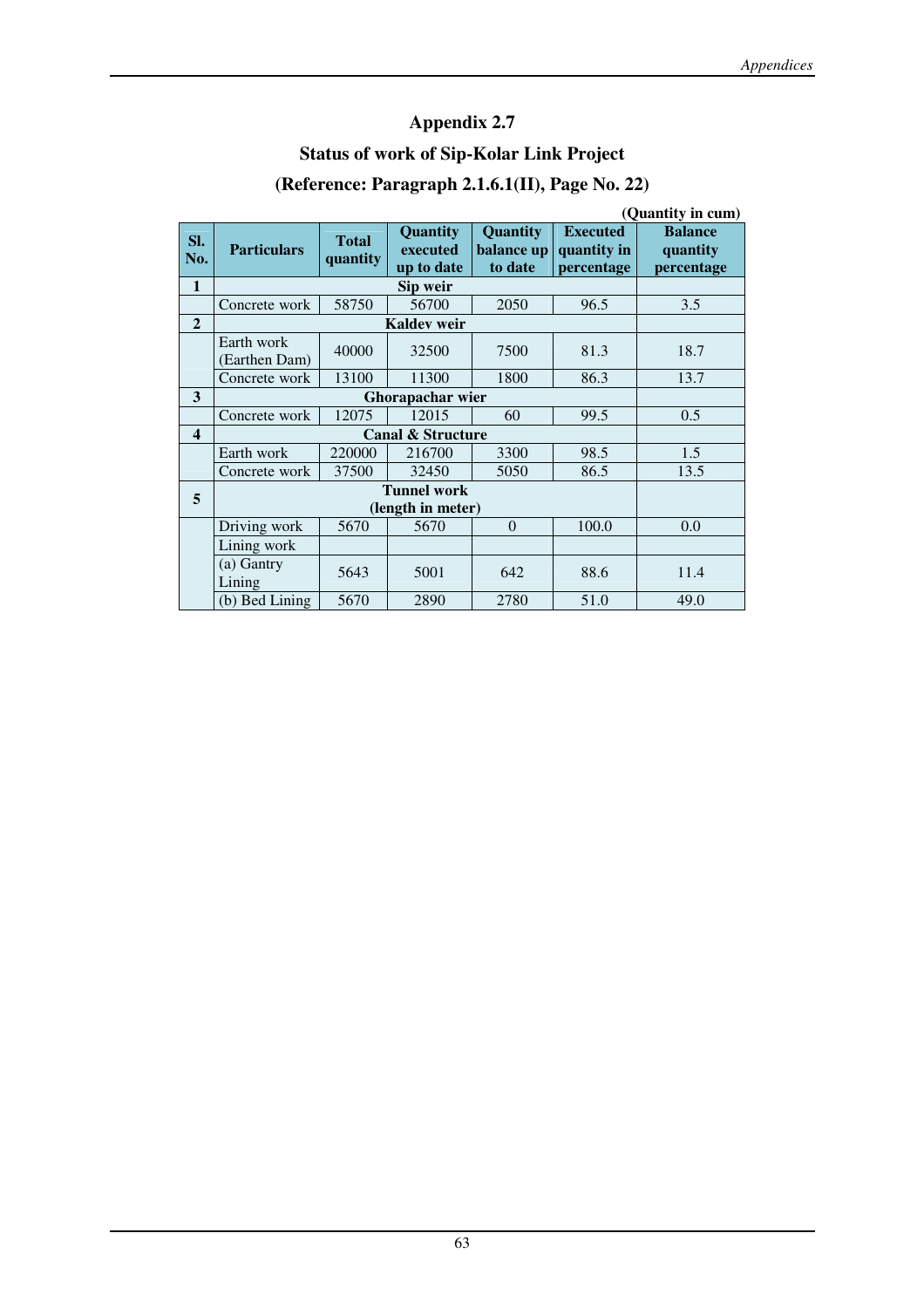#### **Statement showing the details of Excess payments due to change in the scope of work and payment for work not done**

| SI.<br>No.     | Name of work<br>(Agreement No.)                                                   | <b>Description of work not</b><br>executed                                                                                                                                            | <b>Reasons</b>                                                                                                              | <b>Amount</b><br>$(5 \text{ in } \text{core})$ |
|----------------|-----------------------------------------------------------------------------------|---------------------------------------------------------------------------------------------------------------------------------------------------------------------------------------|-----------------------------------------------------------------------------------------------------------------------------|------------------------------------------------|
| 1              | <b>Teonthar Lift</b><br>Canal, (02/2011-<br>12)                                   | Balance earthwork of Main Not completed by the<br>Canal, structures and lining<br>existing<br>minors,<br>of<br>supplementary lifts, sub-<br>minors and renovation of<br>Rajapur Canal | contractor.                                                                                                                 | 7.75                                           |
| $\overline{2}$ | Harpura Canal,<br>$(01/2012-13)$                                                  | Distributaries and minors                                                                                                                                                             | Due to non-providing<br>the land and refusal by<br>the farmers.                                                             | 1.90                                           |
| 3              | Development of<br>additional<br>command area of<br>$10,000$ ha,<br>$(06/2015-16)$ | Service<br>road/<br>Inspection<br>path                                                                                                                                                | Deletion<br>by<br>the<br>contractor.                                                                                        | 1.23                                           |
| $\overline{4}$ | <b>Upper Tilwara</b><br><b>LBC</b><br>$(04/2013-14)$                              | The<br>Contractor<br>had<br>develop 4680.528<br>ha<br>command<br>But<br>area.<br>he  <br>2381<br>ha<br>developed<br>of l<br>command area only                                         | to The<br>work<br>was<br>of terminated due to slow<br>progress of work and<br>the payment was not<br>regulated accordingly. | 8.92<br>$(25.76 - 16.84)$                      |
|                |                                                                                   |                                                                                                                                                                                       | <b>Total</b>                                                                                                                | <b>19.80</b>                                   |

#### **(Reference: Paragraph 2.1.6.9, Page No. 28)**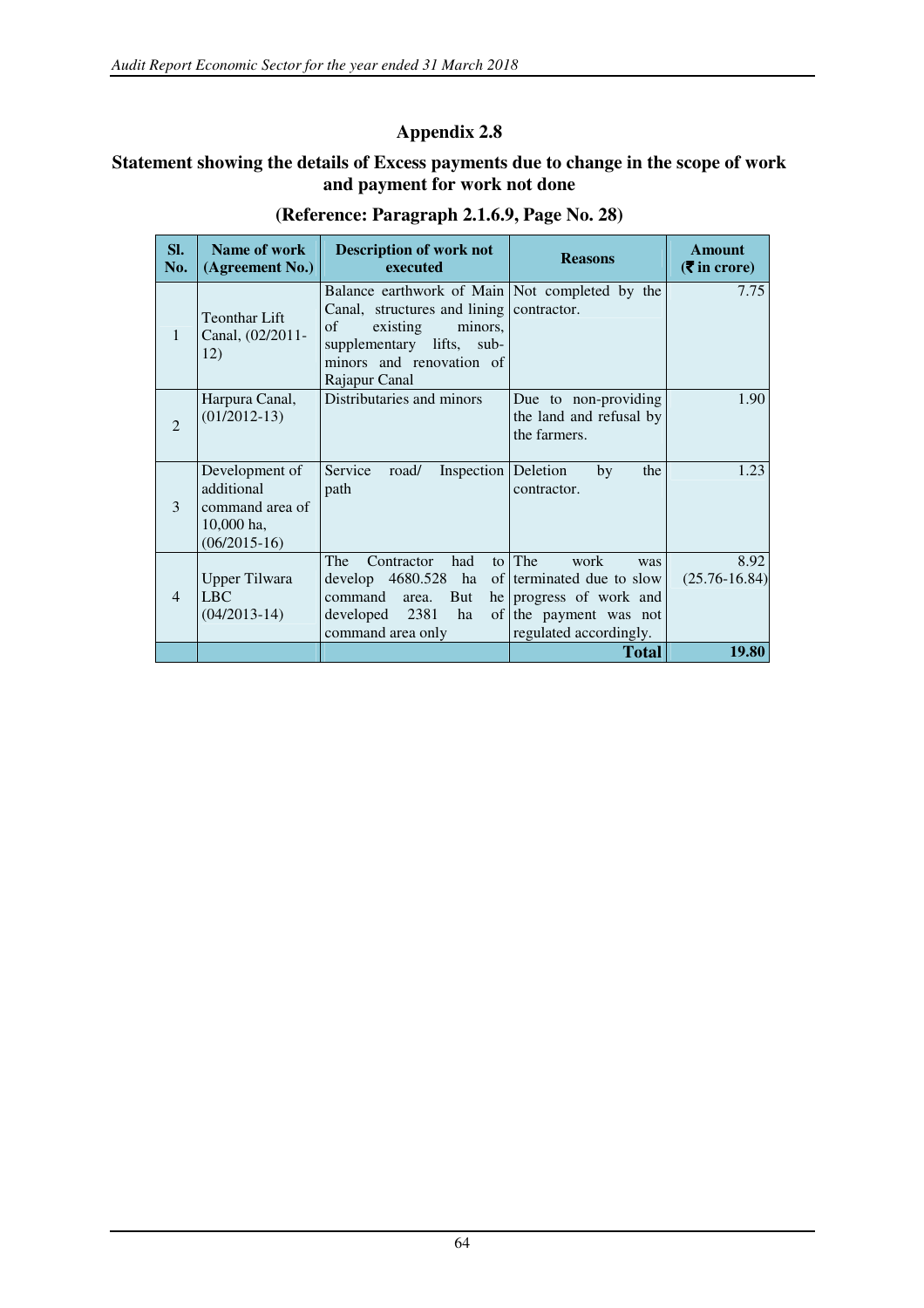#### **Statement showing the details of non-formation of Squad Team and Field Laboratories**

| Sl. No.        | <b>Name of the Division</b>               | <b>Agreement No.</b> | <b>Squad Team</b> | <b>Field Lab</b> |
|----------------|-------------------------------------------|----------------------|-------------------|------------------|
|                |                                           | 05/2013-14           | N <sub>o</sub>    | N <sub>o</sub>   |
| $\overline{2}$ | PA, PMU, Shamgarh                         | 02/2015-16           | N <sub>o</sub>    | N <sub>o</sub>   |
| 3              |                                           | 08/2016-17           | N <sub>o</sub>    | N <sub>o</sub>   |
| $\overline{4}$ | EE, Sip-Kolar Link Project, Rehti, Sehore | 25/2011-12           | N <sub>o</sub>    | N <sub>o</sub>   |
| 5              | EE, Mahan Canal Dn., Sidhi                | 02/2010-11           | N <sub>o</sub>    | N <sub>0</sub>   |
| 6              | EE, WR Dn., Sehore                        | 72/2011-12           | N <sub>o</sub>    | N <sub>o</sub>   |
| $\overline{7}$ | EE, WR Dn., Dindori                       | 09/2015-16           | N <sub>o</sub>    | N <sub>o</sub>   |
| 8              | EE, Teonthar Canal Dn., Rewa              | 02/2011-12           | N <sub>o</sub>    | N <sub>o</sub>   |
| 9              |                                           | 03/2013-14           | N <sub>o</sub>    | N <sub>o</sub>   |
| 10             | EE, Bansujara Canal Dn. Baldevgrah,       | 01/2016-17           | N <sub>o</sub>    | Yes              |
| 11             | Tikamgarh                                 | 03/2014-15           | N <sub>o</sub>    | <b>Yes</b>       |
| 12             | EE, Bansujara Dam Dn. Tikamgargh          | 01/2012-13           | N <sub>o</sub>    | Yes              |
| 13             | EE, Sanjay Sagar Bah River Project,       | 02/2011-12           | N <sub>o</sub>    | N <sub>o</sub>   |
| 14             | Ganjbasoda                                | 03/2011-12           | N <sub>o</sub>    | N <sub>o</sub>   |
| 15             |                                           | 07/2011-12           | N <sub>o</sub>    | N <sub>o</sub>   |
| 16             | EE Barna LBC Dn. Bari, Raisen             | 06/2015-16           | N <sub>o</sub>    | Yes              |
| 17             |                                           | 05/2013-14           | N <sub>o</sub>    | Yes              |
| 18             | PMU, Mohanpura and Kundaliya Project,     | 02/2014-15           | N <sub>o</sub>    | Yes              |
| 19             | Rajgarh                                   | 01/2016-17           | N <sub>o</sub>    | Yes              |
| 20             |                                           | 01/2015-16           | N <sub>o</sub>    | Yes              |
| 21             | EE, Keoti Canal Dn. Rewa                  | 16/2013-14           | N <sub>o</sub>    | Yes              |
| 22             | EE, Tilwara LBC Dn., Keolari              | 04/2013-14           | N <sub>o</sub>    | Yes              |

#### **(Reference: Paragraph 2.1.7.2, Page No. 34)**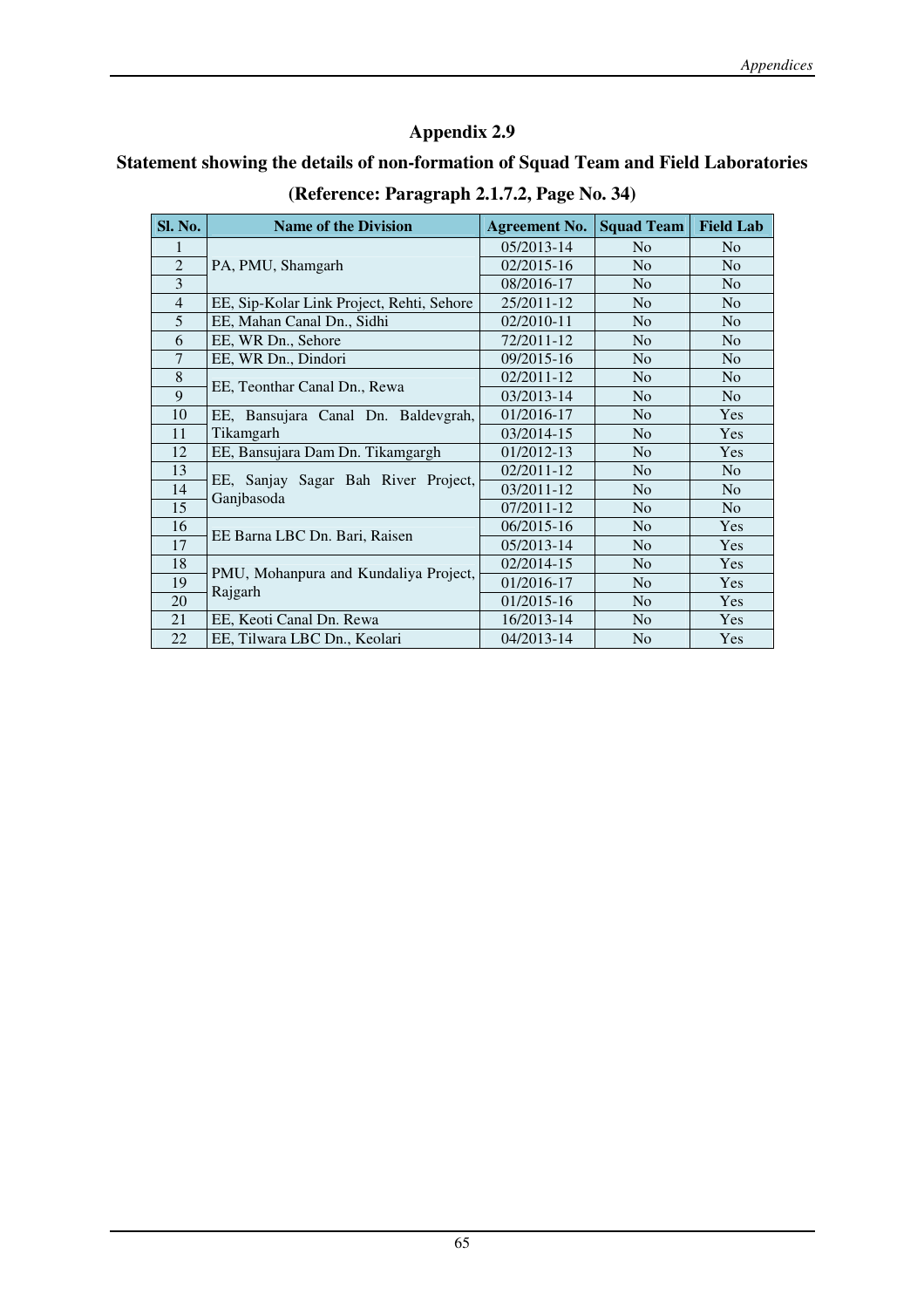#### **Statement showing details of Short Realisation of charges**

#### **(Reference: Paragraph 2.2.2, Page No. 39)**

|                | (Amount in ₹)                                                              |                                                                                                                                                                             |                                                             |                                                                                   |  |  |  |  |  |
|----------------|----------------------------------------------------------------------------|-----------------------------------------------------------------------------------------------------------------------------------------------------------------------------|-------------------------------------------------------------|-----------------------------------------------------------------------------------|--|--|--|--|--|
| SI.<br>No.     | <b>Details</b>                                                             | <b>Particulars of calculation</b>                                                                                                                                           | Hata-Fatehpur-<br>Silpuri-Darguwa two<br>lane road (Case-I) | 765 KV double circuit<br>Jabalpur-poling Urai<br>transmission line<br>$(Case-II)$ |  |  |  |  |  |
| $\mathbf{1}$   | estimated<br>Total<br>Project<br>cost for<br>CA (without fixed<br>charges) |                                                                                                                                                                             | 82,86,000                                                   | 1,68,85,000                                                                       |  |  |  |  |  |
|                |                                                                            | <b>Amount actually charged from User Agency:</b>                                                                                                                            |                                                             |                                                                                   |  |  |  |  |  |
| $\overline{2}$ | One<br>hectare Total<br>project cost for CA For case 1:                    | cost/total<br>affected:<br>land<br>₹ 82,86,000/20.720 ha = ₹ 3,99,903<br>For case 2:<br>₹ 1,68,85,000/41.432 ha = ₹ 4,07,535                                                | 3,99,903                                                    | 4,07,535                                                                          |  |  |  |  |  |
| 3              | Monitoring<br>Evaluation                                                   | and $20$ <i>per cent</i> of one ha estimated cost<br>i.e. Sl. No.2                                                                                                          | 79,981                                                      | 81,507                                                                            |  |  |  |  |  |
| 4              | Aastha-Mulak                                                               | 12 per cent of one ha estimated cost<br>i.e. Sl.No.2                                                                                                                        | 47,988                                                      | 48,904                                                                            |  |  |  |  |  |
| 5              | Development                                                                | Human Resource Three per cent of total estimated cost<br>i.e. Sl. No 2                                                                                                      | 11,997                                                      | 12,226                                                                            |  |  |  |  |  |
| 6              | Supervision<br>Charge                                                      | At the rate of 10 per cent of total<br>project cost including Sl. No 3, 4 and<br>i.e. for case 1:<br>10 per cent of $(82,86,000 + 79,981 +$<br>$47,988 + 11,997$ = 8,42,597 | 8,42,597                                                    |                                                                                   |  |  |  |  |  |
|                |                                                                            | i.e. for case 2:<br>10 per cent of (1,68,85,000<br>$\ddot{}$<br>$81,507+48,904+12,226$ = 17,02,764                                                                          |                                                             | 17,02,764                                                                         |  |  |  |  |  |
| 7              | Total<br>actually<br>charged<br>from user agency                           | amount Sum of Sl. No. $1, 3, 4, 5$ and 6                                                                                                                                    | 92,68,563                                                   | 1,87,30,401                                                                       |  |  |  |  |  |
|                |                                                                            | Amount to be charged from User Agency as per audit:                                                                                                                         |                                                             |                                                                                   |  |  |  |  |  |
| 8              | Monitoring<br>Evaluation                                                   | and 20 per cent of total estimated cost i.e.<br>Sl. No. 1                                                                                                                   | 16,57,200                                                   | 33,77,000                                                                         |  |  |  |  |  |
| 9              | Aastha-Mulak                                                               | 12 per cent of total estimated cost i.e.<br>Sl. No. 1                                                                                                                       | 9,94,320                                                    | 20,26,200                                                                         |  |  |  |  |  |
| 10             | Human Resource<br>Development                                              | Three per cent of total estimated cost<br>i.e. Sl. No. 1                                                                                                                    | 2,48,580                                                    | 5,06,550                                                                          |  |  |  |  |  |
| 11             | Supervision<br>Charge                                                      | At the rate of 10 per cent of total<br>project cost including Monitoring and<br>Evaluation,<br>Aastha-Mulak,<br><b>HRD</b><br>charges                                       | 11,18,610                                                   | 22,79,475                                                                         |  |  |  |  |  |
| 12             | Total<br>chargeable<br>amount                                              | Sum of Sl. No. 1, 8, 9, 10 and 11                                                                                                                                           | 1,23,04,710                                                 | 2,50,74,225                                                                       |  |  |  |  |  |
|                | Short Realisation = Sl. No. 12 - Sl. No.7                                  |                                                                                                                                                                             | 30, 36, 147<br><b>Total Short Realisation</b>               | 63,43,824<br>93,79,971                                                            |  |  |  |  |  |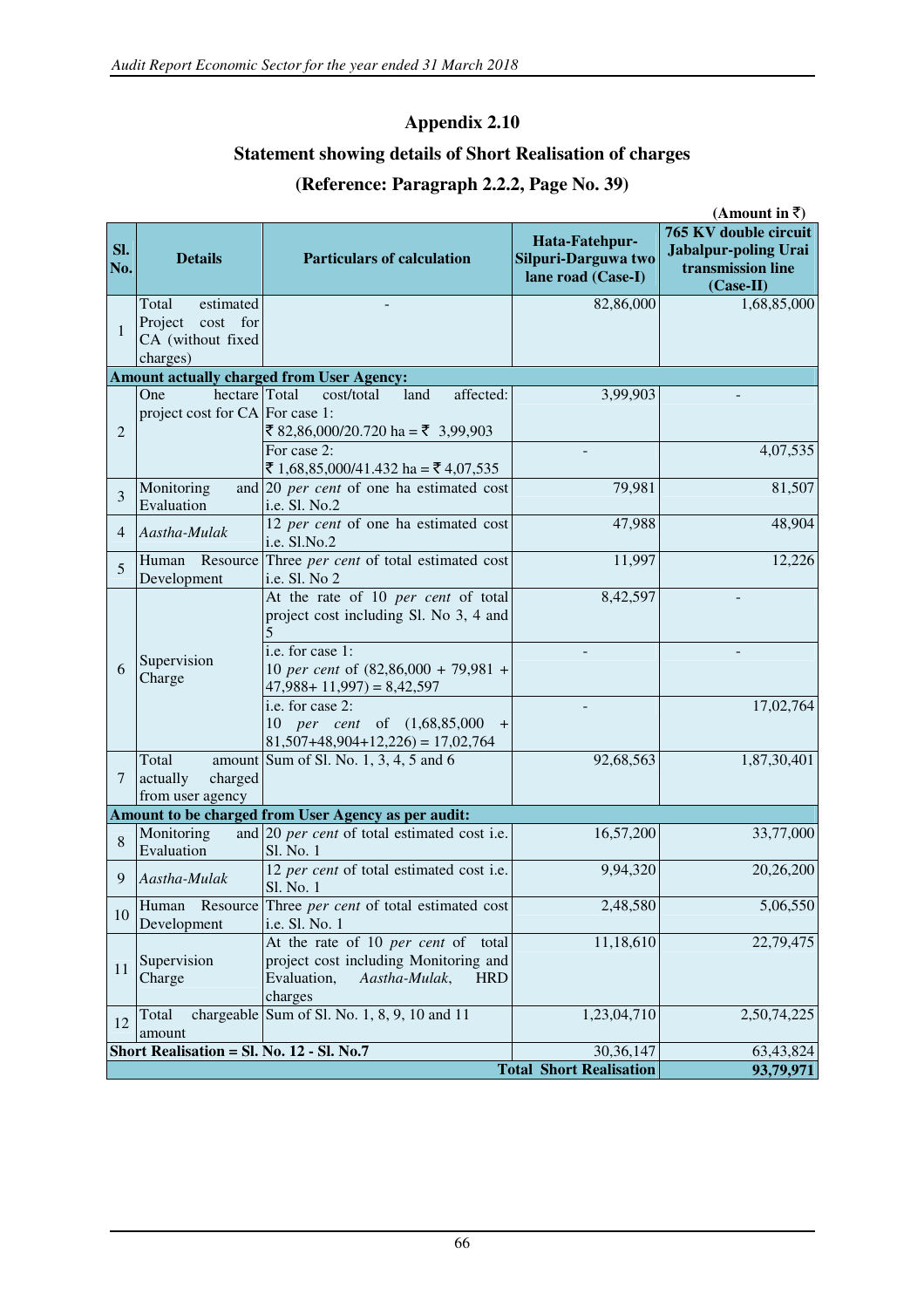# **Statement showing non-execution of Dowel Bars in Cement Concrete Pavement**

| SI.<br>No. | Name of road (approved<br>thickness of Cement Concert<br>Pavement) | <b>Provisioned</b><br><b>CC</b> Length<br>(In Km) | <b>Scheduled</b><br>Quantity<br>of Dowel<br>Bar<br>$($ In MT $)$ | Reach<br>wise<br>execution<br>(In meter) | $_{\rm CC}$<br>executed<br>in Road<br>length<br>(In Km) | Quantity<br>of $M - 40$<br>grade CC<br><b>Executed</b><br>(In cum) |
|------------|--------------------------------------------------------------------|---------------------------------------------------|------------------------------------------------------------------|------------------------------------------|---------------------------------------------------------|--------------------------------------------------------------------|
| 1.         | Bhiraopur–Jeeraveh-Nipaniya-                                       | 0.400                                             |                                                                  | $0.28710 - 260$                          | 0.435                                                   | 243.75                                                             |
|            | Hanuman mandir road (250 mm)                                       |                                                   |                                                                  | 260-360                                  |                                                         | 93.75                                                              |
|            |                                                                    |                                                   |                                                                  | 360-435                                  |                                                         | 70.312                                                             |
| 2.         | Luchgaoun to Umariya road (200                                     | 1.420                                             |                                                                  | $1.176 \mid 0.1360$                      | 1.400                                                   | 1,020.00                                                           |
|            | mm)                                                                |                                                   |                                                                  | 1360-1400                                |                                                         | 30                                                                 |
| 3.         | Umariya to Paapan tiraha (200                                      | 1.000                                             | 1.272                                                            | $0-1000$                                 | 1.100                                                   | 750                                                                |
|            | mm)                                                                |                                                   |                                                                  | 1000-1100                                |                                                         | 75                                                                 |
|            | <b>Total</b>                                                       | 2.820                                             | 2.735                                                            |                                          | 2.935                                                   | 2,282.812                                                          |

# **(Reference: Paragraph 2.2.4, Page No. 42)**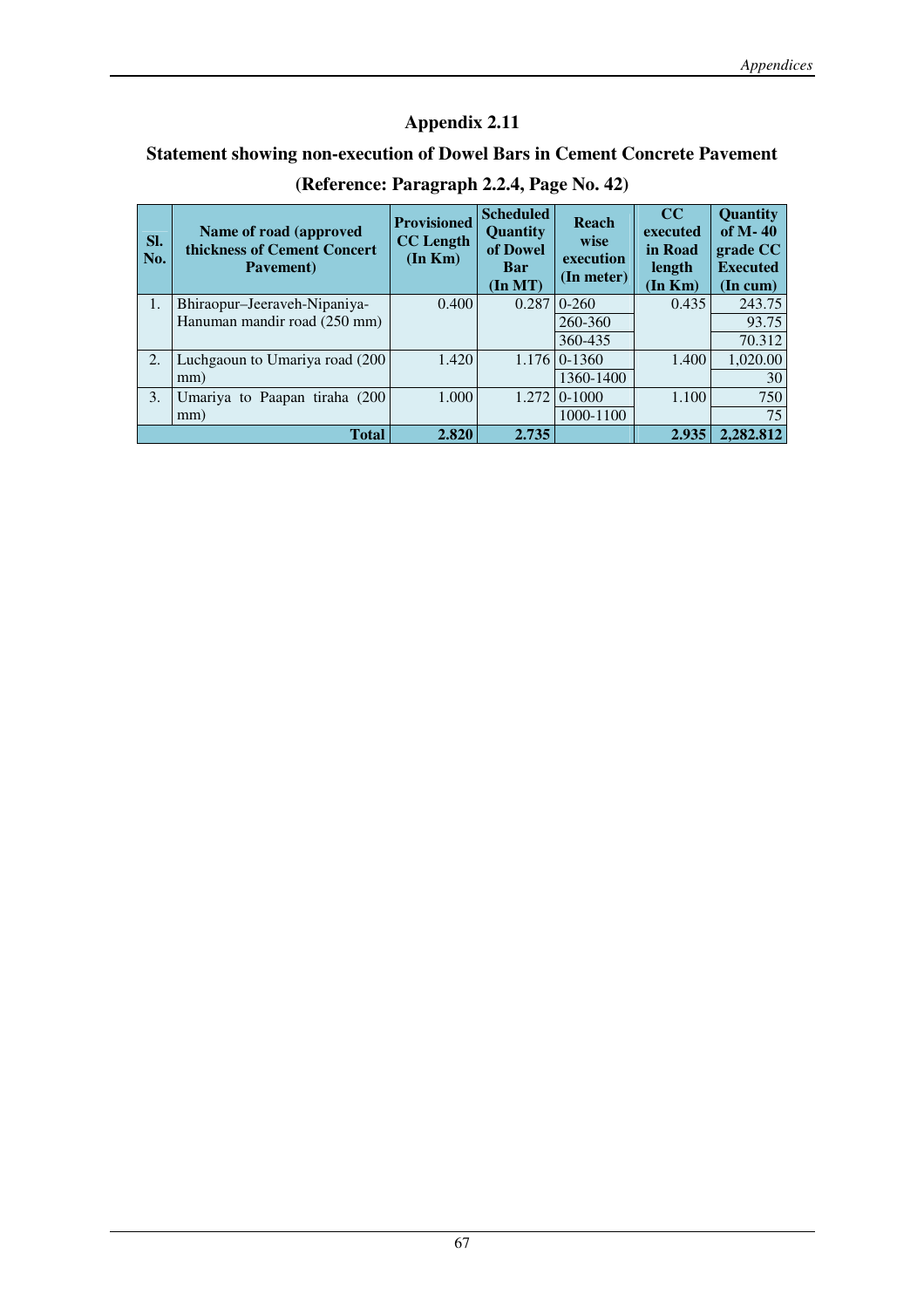# **Statement showing extra cost due to application of incorrect rates for Earth Work**

#### **(Reference: Paragraph 2.2.7, Page No. 49)**

| (Quantities in cum and Amount in ₹)                               |           |        |                                |           |         |                             |                   |  |
|-------------------------------------------------------------------|-----------|--------|--------------------------------|-----------|---------|-----------------------------|-------------------|--|
|                                                                   |           |        | Clubbed rate as per estimate   |           |         | <b>Clubbed rate payable</b> | <b>Difference</b> |  |
| Clubbed items as per schedule                                     | Quantity  | Rate   | <b>Amount</b>                  | Quantity  | Rate    | <b>Amount</b>               | in Unit Rate      |  |
|                                                                   |           |        | <b>Agreement No.5 /2014-15</b> |           |         |                             |                   |  |
| Earth work of bund in hearting or                                 | 49,636.26 | 54     | 26,80,358.04                   | 24,636.26 | 54      | 13,30,358.04                |                   |  |
| casing with approved soil, including                              |           |        |                                |           |         |                             |                   |  |
| dressing, breaking clods, layers of 15                            |           |        |                                |           |         |                             |                   |  |
| cm thickness, cutting and finishing U/S                           |           |        |                                |           |         |                             |                   |  |
| and D/S slopes of Bunds<br>(i) All lifts and leads beyond 0.50 km |           |        |                                |           |         |                             |                   |  |
| to two km of all materials and all other                          |           |        |                                |           |         |                             |                   |  |
| charges but excluding watering and                                |           |        |                                |           |         |                             |                   |  |
| compaction                                                        |           |        |                                |           |         |                             |                   |  |
| (ii) All lifts and leads beyond two km                            |           |        |                                | 25,000    | 64      | 16,00,000.00                |                   |  |
| of all materials and all other charges                            |           |        |                                |           |         |                             |                   |  |
| but excluding watering and compaction                             |           |        |                                |           |         |                             |                   |  |
| Extra lead beyond two km                                          | 25,000    | 72.52  | 18,13,000                      |           |         |                             |                   |  |
| Compaction of earth work (excluding                               | 49,636.26 | 8      | 3,97,090.08                    | 49,636.26 | $\,8\,$ | 3,97,090.08                 |                   |  |
| watering)                                                         |           |        |                                |           |         |                             |                   |  |
| Watering earth work with lead up to<br>100 <sub>m</sub>           | 49,636.26 | 13     | 6,45,271.38                    | 49,636.26 | 13      | 6,45,271.38                 |                   |  |
| Lead of water for earth one kilometer                             | 49,636.26 | 4.5    | 2,23,363.17                    | 49,636.26 | 4.5     | 2,23,363.17                 |                   |  |
| <b>Total</b>                                                      | 49,636.26 |        | 57,59,082.67                   | 49,636.26 |         | 41,96,083                   |                   |  |
| unit rate                                                         |           | 116.03 |                                |           | 84.54   |                             |                   |  |
| <b>Rate including Tender premium</b>                              |           | 132.54 |                                |           | 96.57   |                             | 35.97             |  |
| 14.23 per cent above                                              |           |        |                                |           |         |                             |                   |  |
| <b>Executed quantity</b>                                          |           |        |                                |           |         |                             | 51,120.84         |  |
| (A) Excess payment for the executed quantity                      |           |        |                                |           |         |                             | 18,38,817         |  |
|                                                                   |           |        | <b>Agreement No.1 /2015-16</b> |           |         |                             |                   |  |
| Earth work of bund in hearting or                                 | 1,88,651  | 54     | 1,01,87,154                    | 25,503    | 54      | 13,77,162                   |                   |  |
| casing with approved soil, including                              |           |        |                                |           |         |                             |                   |  |
| dressing, breaking clods, layers of 15                            |           |        |                                |           |         |                             |                   |  |
| cm thickness, cutting and finishing U/S                           |           |        |                                |           |         |                             |                   |  |
| and D/S slopes of Bunds<br>(i) All lifts and leads beyond 0.50 km |           |        |                                |           |         |                             |                   |  |
| to two km of all materials and all other                          |           |        |                                |           |         |                             |                   |  |
| charges but excluding watering and                                |           |        |                                |           |         |                             |                   |  |
| compaction                                                        |           |        |                                |           |         |                             |                   |  |
| (ii) All lifts and leads beyond two km                            |           |        |                                | 1,63,148  | 64      | 1,04,41,472                 |                   |  |
| of all materials and all other charges                            |           |        |                                |           |         |                             |                   |  |
| but excluding watering and compaction                             |           |        |                                |           |         |                             |                   |  |
| Extra lead beyond two km                                          | 1,63,148  | 72.52  | 1,18,31,493                    |           |         |                             |                   |  |
| Compaction of earth work (excluding                               | 1,88,651  | 8      | 15,09,208                      | 1,88,651  | 8       | 15,09,208                   |                   |  |
| watering)                                                         |           |        |                                |           |         |                             |                   |  |
| Watering earth work with lead up to                               | 1,88,651  | 13     | 24,52,463                      | 1,88,651  | 13      | 24,52,463                   |                   |  |
| $100 \text{ m}$<br>Lead of water for earth two kilometre          | 188,651   | 9      | 16,97,859                      | 1,88,651  | 9       | 16,97,859                   |                   |  |
| <b>Total</b>                                                      | 1,88,651  |        | 2,76,78,177                    | 1,88,651  |         | 1,74,78,164                 |                   |  |
| <b>Unit Rate</b>                                                  |           | 146.72 |                                |           | 92.65   |                             |                   |  |
| Rate including Tender premium                                     |           |        |                                |           |         |                             |                   |  |
| 10.00 per cent above                                              |           | 161.39 |                                |           | 101.91  |                             | 59.47             |  |
| 1,67,632.59<br><b>Executed quantity</b>                           |           |        |                                |           |         |                             |                   |  |
| (B) Excess payment for the executed quantity                      |           |        |                                |           |         |                             | 99,69,110.13      |  |
| Total Excess payment $(A + B)$                                    |           |        |                                |           |         |                             | 1,18,07,927       |  |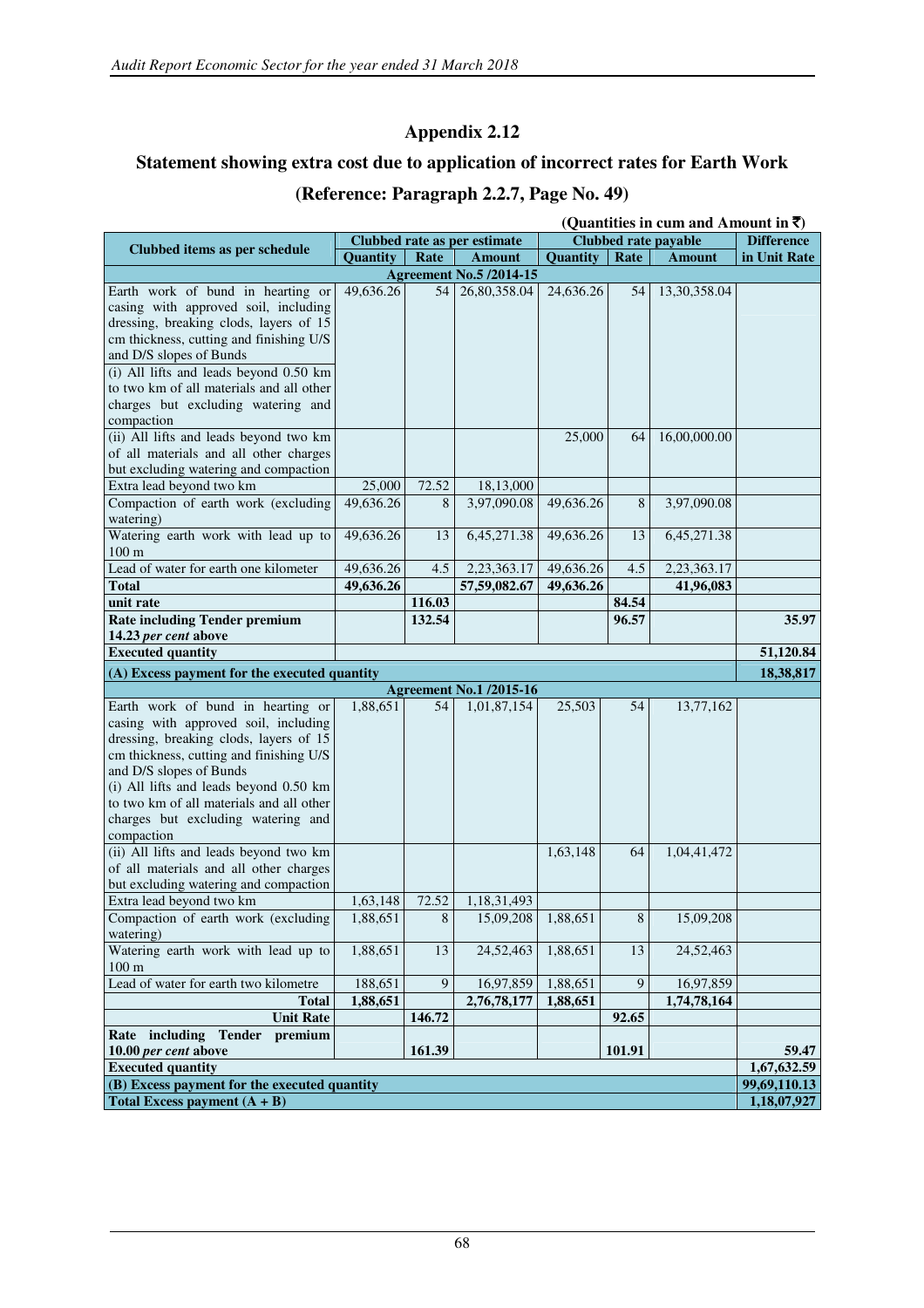#### **Statement showing project-wise details of the works**

#### **(Reference: Paragraph 2.2.8, Page No. 50)**

| <b>Name of the Project</b>     | <b>Contractor</b>                             | <b>Agreement No.</b> | <b>PAC</b> | <b>Contract amount</b>                                                                                                        | <b>Payment made</b>             |
|--------------------------------|-----------------------------------------------|----------------------|------------|-------------------------------------------------------------------------------------------------------------------------------|---------------------------------|
| Sagad Medium Project           | M/s<br>$\&$<br>Phaludi<br>constructions       | 09/2013-14           |            | $ \xi $ 25.01 crore $ \xi $ 27.48 crore (i.e. 9.88 <i>per</i> $ \xi $                                                         | 23.09 crore paid vide           |
|                                | Infrastructure Pvt. Ltd.                      |                      |            | <i>cent</i> above PAC)                                                                                                        | $29th$ Running Bill             |
| Ukayla Canal Project           | M/s Harsiddhi Construction<br>CO <sub>1</sub> | $7/2014 - 15$        |            | ₹ 6.51 crore $ \xi$ 7.49 crore (i.e. 15 per cent $ \xi$ 6.12 crore paid vide 22 <sup>nd</sup>                                 |                                 |
|                                | Jhansi                                        |                      |            | above PAC)                                                                                                                    | <b>Running Bill</b>             |
| <b>Balrampur Canal Project</b> | M/s K N Narang, Bhopal                        | 03/2014-15           |            | ₹ 6.36 Crore $\vert \bar{\xi} \vert$ 7.31 crore (i.e. 14.90 per $\vert \bar{\xi} \vert$ 5.10 crore paid vide 35 <sup>th</sup> |                                 |
|                                |                                               |                      |            | cent above PAC)                                                                                                               | <b>Running Bill</b>             |
| Datuni<br>Tank                 | Project   M/s PC & IPL Indore (Joint Venture  | 13/2013-14           |            | ₹ 38.38 crore $ \bar{\xi} $ 45.62 crore (i.e. 18.89 per $ \bar{\xi} $ 46.98 crore paid vide                                   |                                 |
| (Canal Work)                   | of M/s Phaloudi Construction &                |                      |            | <i>cent</i> above PAC)                                                                                                        | 42 <sup>nd</sup> and Final Bill |
|                                | Infrastructure PVT Ltd Indore and             |                      |            |                                                                                                                               |                                 |
|                                | Krupanidhi construction Vadodara              |                      |            |                                                                                                                               |                                 |
| Minor<br>Canal                 | Work, M/s Rajendra Singh Chandrawat           | 05/2014-15           |            | ₹7.30 crore $\vert \bar{\xi} \vert$ 8.34 crore (i.e. 14.23 per $\vert \bar{\xi} \vert$ 5.89 crore paid vide 10 <sup>th</sup>  |                                 |
| Tank<br>Project<br>Datuni      |                                               |                      |            | <i>cent</i> above PAC)                                                                                                        | $\&$ Final Bill                 |
| (Phase II)                     |                                               |                      |            |                                                                                                                               |                                 |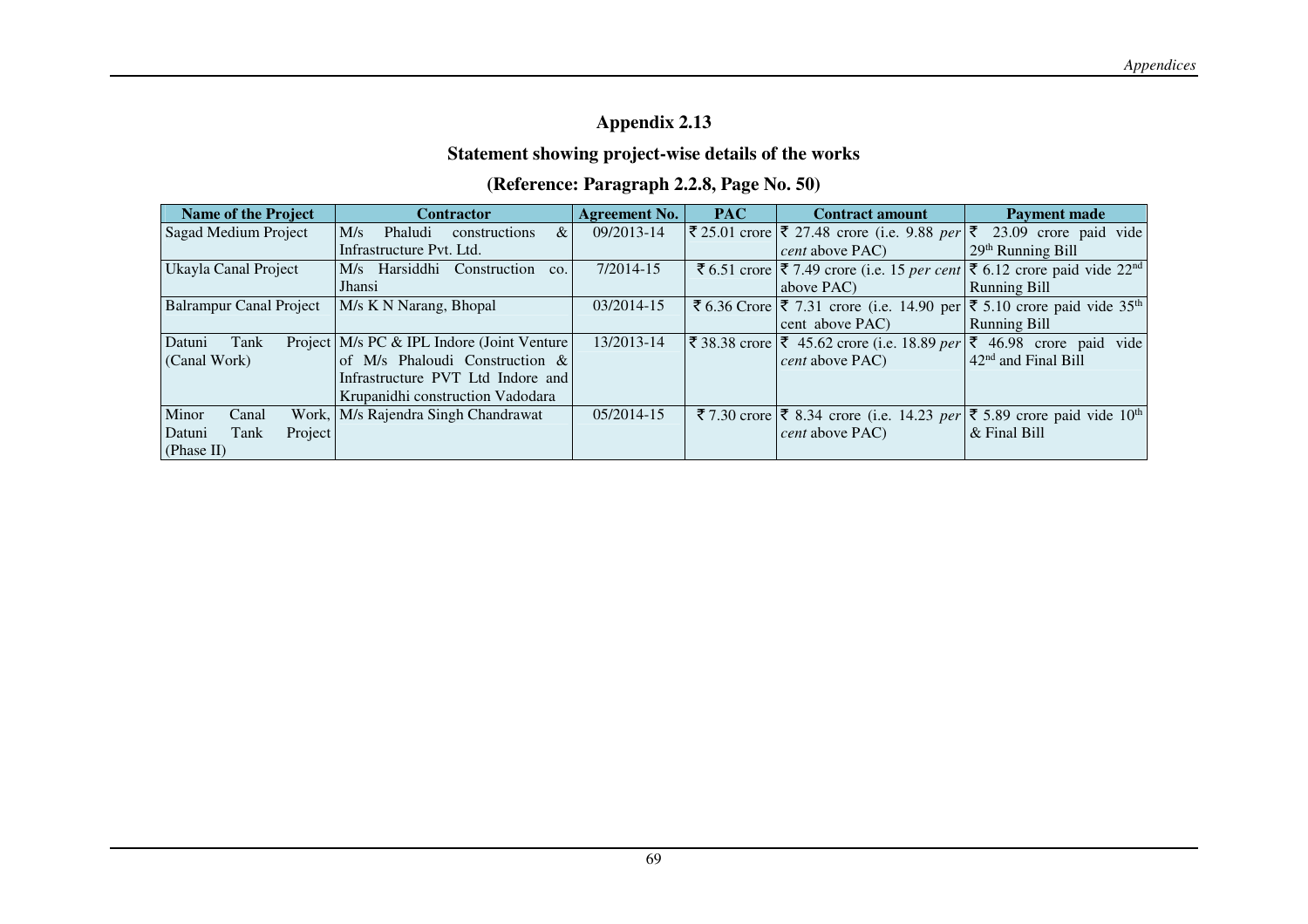#### **Statement showing Clubbed rate paid and Clubbed rate payable**

#### **(Reference: Paragraph 2.2.8, Page No. 50)**

|                                     | (Quantities in cum and amount in ₹)                                                                         |          |                          |                                                   |                 |                                        |                            |  |  |  |  |  |
|-------------------------------------|-------------------------------------------------------------------------------------------------------------|----------|--------------------------|---------------------------------------------------|-----------------|----------------------------------------|----------------------------|--|--|--|--|--|
| <b>USR Item</b><br>no.              | <b>Item</b>                                                                                                 | Quantity | Rate paid                | <b>Amount</b>                                     | Rate<br>payable | <b>Amount</b>                          | Difference in unit<br>rate |  |  |  |  |  |
|                                     |                                                                                                             |          |                          | Sagad Medium Project, Agreement no. 9/2013-14     |                 |                                        |                            |  |  |  |  |  |
| <b>Canal Bed</b>                    |                                                                                                             |          |                          |                                                   |                 |                                        |                            |  |  |  |  |  |
| 2512(c)                             | Nominal Mix M-<br>15                                                                                        | 1,827.18 | 2,646.00                 | 48, 34, 718. 28                                   |                 |                                        |                            |  |  |  |  |  |
| $2512$ (a) (i)                      | Design Mix M-10                                                                                             | 1,827.18 |                          |                                                   | 2,302.00        | 42,06,168.36                           |                            |  |  |  |  |  |
| 2531 (ii)                           | Extra for 20 mm<br>metal                                                                                    | 1,827.18 | 93.00                    | 1,69,927.74                                       |                 |                                        |                            |  |  |  |  |  |
| 2531(i)                             | Extra for 20 mm<br>metal                                                                                    | 1,827.18 |                          |                                                   | 134.00          | 2,44,842.12                            | 3,375.26                   |  |  |  |  |  |
| $\overline{7}25$ (xi)               | Extra for black trap<br>basalt                                                                              | 1,827.18 | 33.80                    | 61,758.68                                         | 33.80           | 61,758.68                              | $-3,072.26$<br>$= 303.00$  |  |  |  |  |  |
| 2902                                | Lead for metal                                                                                              | 1,553.10 | 250.20                   | 3,88,585.62                                       | 250.20          | 3,88,585.62                            |                            |  |  |  |  |  |
| 2902                                | Lead for sand                                                                                               | 785.68   | 791.28                   | 6,21,692.87                                       | 791.28          | 6,21,692.87                            |                            |  |  |  |  |  |
| 2902                                | Lead for cement                                                                                             | 401.99   | 225.18                   | 90,520.11                                         | 225.18          | 90,520.11                              |                            |  |  |  |  |  |
|                                     |                                                                                                             | 1,827.18 |                          | 61, 67, 203. 30                                   |                 | 56,13,567.76                           |                            |  |  |  |  |  |
| <b>Clubbed Rate</b>                 |                                                                                                             |          |                          | 61, 67, 203. 30/1, 827. 18                        |                 | 56, 13, 568. 16/1, 827. 18             |                            |  |  |  |  |  |
|                                     |                                                                                                             |          | $= 3,375.26$             |                                                   |                 | $= 3,072.26$                           |                            |  |  |  |  |  |
| Executed Quantity = $1,737.193$ cum |                                                                                                             |          |                          |                                                   |                 |                                        |                            |  |  |  |  |  |
|                                     | Extra Cost (A) = 1,737.193 $\times$ 303 = 5,26,370 + 9.88 per cent Tender Premium = $\overline{5}$ 5,78,375 |          |                          |                                                   |                 |                                        |                            |  |  |  |  |  |
| <b>Canal Side Slopes</b>            |                                                                                                             |          |                          |                                                   |                 |                                        |                            |  |  |  |  |  |
| 2512(d)                             | Nominal Mix M-                                                                                              | 5,012.57 |                          | 3,175.00 1,59,14,909.75                           |                 |                                        |                            |  |  |  |  |  |
|                                     | 15                                                                                                          |          |                          |                                                   |                 |                                        |                            |  |  |  |  |  |
| $2512$ (a) (ii)                     | Design Mix M-10                                                                                             | 5,012.57 |                          |                                                   | 2,676.00        | 1,34,13,637.32                         |                            |  |  |  |  |  |
| 2531 (ii)                           | Extra for 20 mm<br>metal                                                                                    | 5,012.57 | 93.00                    | 4,66,169.01                                       |                 |                                        |                            |  |  |  |  |  |
| 2531(i)                             | Extra for 20 mm<br>metal                                                                                    | 5,012.57 |                          |                                                   | 134.00          | 6,71,684.4                             | 3,904.26                   |  |  |  |  |  |
| 725 (xi)                            | Extra for black trap<br>basalt                                                                              | 5,012.57 | 33.80                    | 1,69,424.87                                       | 33.80           | 1,69,424.9                             | $-3,446.26$<br>$= 458$     |  |  |  |  |  |
| 2902                                | Lead for metal                                                                                              | 4,260.69 | 250.20                   | 10,66,024.64                                      | 250.20          | 10,66,024.6                            |                            |  |  |  |  |  |
| 2902                                | Lead for sand                                                                                               | 2,155.41 | 791.28                   | 17,05,532.82                                      | 791.28          | 17,05,532.8                            |                            |  |  |  |  |  |
| 2902                                | Lead for cement                                                                                             | 1,102.76 | 225.18                   | 2,48,319.50                                       | 225.18          | 2,48,319.5                             |                            |  |  |  |  |  |
|                                     |                                                                                                             | 5,012.57 |                          | 1,95,70,380.59                                    |                 | 1,72,74,623.5                          |                            |  |  |  |  |  |
| <b>Clubbed Rate</b>                 |                                                                                                             |          |                          | 1,95,70,380.59/5,012.57<br>$= 3,904.26$           |                 | 1,72,74,623.5/5,012.57<br>$= 3,446.26$ |                            |  |  |  |  |  |
|                                     | Executed Quantity = $5,084.915$                                                                             |          |                          |                                                   |                 |                                        |                            |  |  |  |  |  |
|                                     | Extra Cost (B) = 5,084.915 × 458 = 23,28,891.07 + 9.88 per cent Tender Premium = ₹ 25,58,986                |          |                          |                                                   |                 |                                        |                            |  |  |  |  |  |
|                                     |                                                                                                             |          |                          | Balrampur Canal Project, Agreement no. 03/2014-15 |                 |                                        |                            |  |  |  |  |  |
| <b>Canal Bed</b>                    |                                                                                                             |          |                          |                                                   |                 |                                        |                            |  |  |  |  |  |
| 2512(c)                             | Nominal Mix 1:2:4                                                                                           | 749.79   | 2,646.00                 | 19,83,944.34                                      |                 |                                        | 3,414.93                   |  |  |  |  |  |
| $2512$ (a) (i)                      | Design Mix M-10                                                                                             | 749.79   |                          |                                                   | 2,302.00        | 17,26,016.6                            | $-3,111.93$                |  |  |  |  |  |
| 2531 (ii)                           | Extra for 20 mm<br>metal                                                                                    | 749.79   | 93.00                    | 69,730.47                                         |                 |                                        | $= 303$                    |  |  |  |  |  |
| 2531(i)                             | Extra for 20 mm                                                                                             | 749.79   | $\overline{\phantom{a}}$ | $\Box$                                            | 134.00          | 1,00,471.9                             |                            |  |  |  |  |  |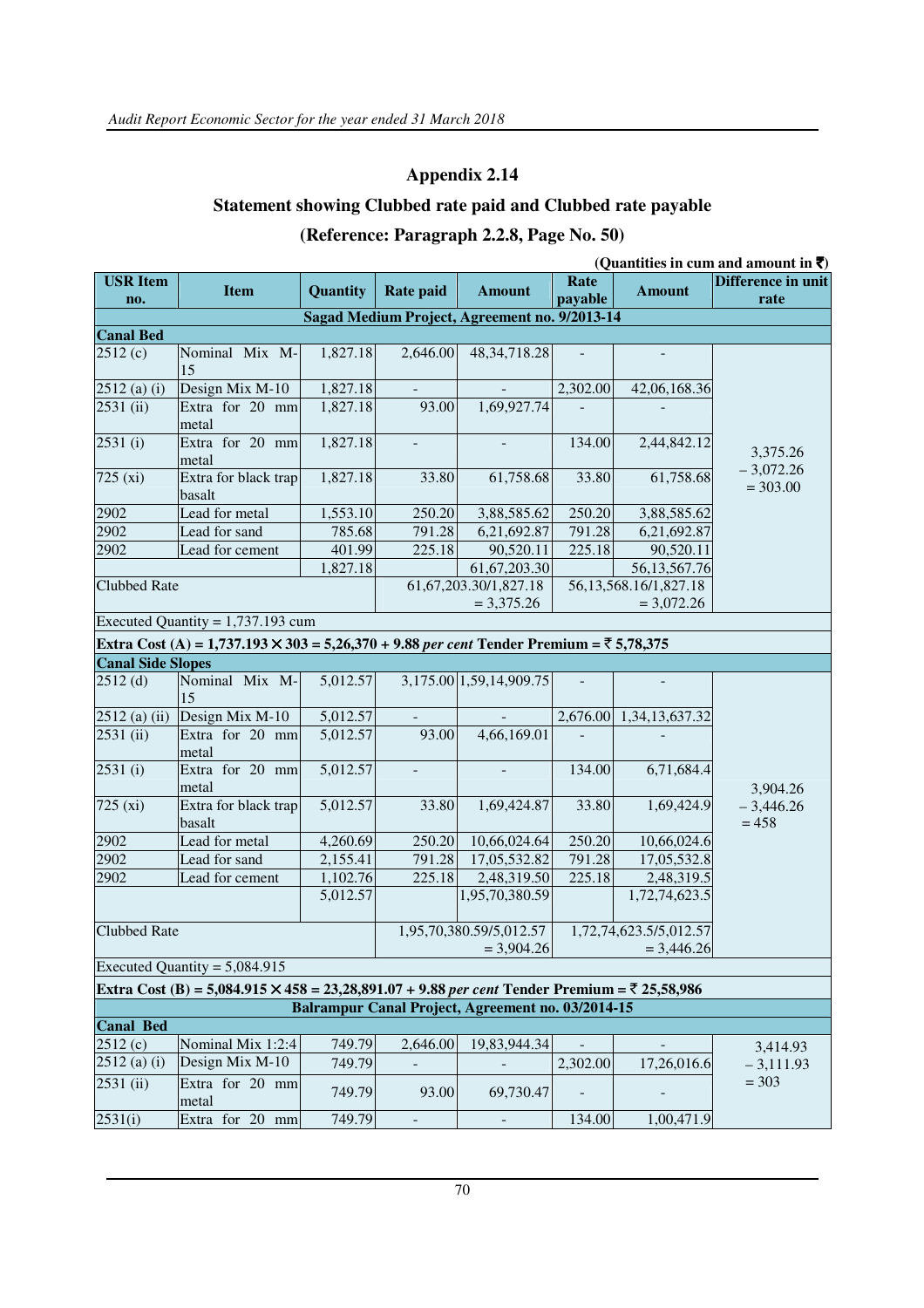#### **(Quantities in cum and amount in**  $\bar{\tau}$ **)**

| <b>USR Item</b><br>no.   | <b>Item</b>                                                                                                     | Quantity | <b>Rate paid</b> | <b>Amount</b>                                   | Rate<br>payable | <b>Amount</b>                           | Difference in unit<br>rate |
|--------------------------|-----------------------------------------------------------------------------------------------------------------|----------|------------------|-------------------------------------------------|-----------------|-----------------------------------------|----------------------------|
|                          | metal                                                                                                           |          |                  |                                                 |                 |                                         |                            |
| 2902                     | Lead for metal                                                                                                  | 674.81   | 273.70           | 1,84,695.50                                     | 273.70          | 1,84,695.5                              |                            |
| 2902                     | Lead for sand                                                                                                   | 337.40   | 885.78           | 2,98,862.17                                     | 885.78          | 2,98,862.2                              |                            |
| 2902                     | Lead for cement                                                                                                 | 115.46   | 201.33           | 23,245.56                                       | 201.33          | 23,245.6                                |                            |
|                          |                                                                                                                 | 749.79   |                  | 25,60,478.04                                    |                 | 23, 33, 291. 7                          |                            |
| <b>Clubbed Rate</b>      |                                                                                                                 |          |                  | 25,60,478.04/749.79                             |                 | 23,33,291.7/749.79                      |                            |
|                          |                                                                                                                 |          |                  | $= 3,414.92$                                    |                 | $= 3,111.92$                            |                            |
|                          | Executed Quantity = $286.561$ cum                                                                               |          |                  |                                                 |                 |                                         |                            |
|                          | Extra Cost (C) = 286.561 × 303 = 86,827.98 + 14.90 per cent Tender Premium) = ₹ 99,765                          |          |                  |                                                 |                 |                                         |                            |
| <b>Canal Side Slopes</b> |                                                                                                                 |          |                  |                                                 |                 |                                         |                            |
| 2512(d)                  | Nominal Mix M-<br>15                                                                                            | 1,197.55 | 3,175.00         | 38,02,221.25                                    |                 |                                         |                            |
| 2512(a) (ii)             | Design Mix M-10                                                                                                 | 1,197.55 |                  |                                                 | 2,676.00        | 32,04,643.8                             |                            |
| 2531(ii)                 | Extra for 20 mm<br>metal                                                                                        | 1,197.55 | 93.00            | 1,11,372.15                                     |                 |                                         | 3,943.93                   |
| 2531(i)                  | Extra for 20 mm<br>metal                                                                                        | 1,197.55 |                  |                                                 | 134.00          | 1,60,471.7                              | $-3,485.93$<br>$= 458$     |
| 2902                     | Lead for metal                                                                                                  | 1,077.79 | 273.70           | 2,94,991.12                                     | 273.70          | 2,94,991.1                              |                            |
| 2902                     | Lead for sand                                                                                                   | 538.89   | 885.78           | 4,77,337.98                                     | 885.78          | 4,77,338.0                              |                            |
| 2902                     | Lead for cement                                                                                                 | 184.42   | 201.33           | 37,129.28                                       | 201.33          | 37,129.3                                |                            |
|                          |                                                                                                                 | 1,197.55 |                  | 47,23,051.79                                    |                 | 41,74,573.9                             |                            |
| <b>Clubbed Rate</b>      |                                                                                                                 |          |                  | 47, 23, 051. 79/1, 197. 55                      |                 | 41,74,573.9/1,197.55                    |                            |
|                          |                                                                                                                 |          |                  | $= 3,943.92$                                    |                 | 3,485.92                                |                            |
|                          | Executed Quantity = $1,088.015$                                                                                 |          |                  |                                                 |                 |                                         |                            |
|                          | Extra Cost (D) = 1,088.015 $\times$ 458 = 4,98,310.87 + 14.90 per cent Tender Premium = $\overline{5}$ 5,72,559 |          |                  |                                                 |                 |                                         |                            |
|                          |                                                                                                                 |          |                  | Ukayala Canal Project, Agreement no. 07/2014-15 |                 |                                         |                            |
| <b>Canal Bed</b>         |                                                                                                                 |          |                  |                                                 |                 |                                         |                            |
| 2512(c)                  | Nominal Mix CC<br>1:2:4                                                                                         | 557.78   | 2,646.00         | 14,75,885.88                                    |                 |                                         |                            |
| $2512(a)$ (i)            | Design Mix M-10                                                                                                 | 557.78   | $\blacksquare$   |                                                 | 2,302.00        | 12,84,009.6                             |                            |
| 2531(ii)                 | Extra for 20 mm<br>metal                                                                                        | 557.78   | 93.00            | 51,873.54                                       |                 |                                         |                            |
| 2531(i)                  | Extra for 20 mm<br>metal                                                                                        | 557.78   |                  |                                                 | 134.00          | 74,742.5                                | 3,414.93<br>$-3,111.93$    |
| 2902                     | Lead for metal                                                                                                  | 502.00   | 273.70           | 1,37,397.40                                     | 273.70          | 1,37,397.4                              | $= 303$                    |
| 2902                     | Lead for sand                                                                                                   | 251.00   | 885.78           | 2,22,330.78                                     | 885.78          | 2,22,330.8                              |                            |
| 2902                     | Lead for cement                                                                                                 | 85.89    | 201.33           | 17,292.23                                       | 201.33          | 17,292.2                                |                            |
|                          |                                                                                                                 | 557.78   |                  | 19,04,779.83                                    |                 | 17,35,772.5                             |                            |
| <b>Clubbed Rate</b>      |                                                                                                                 |          |                  | 19,04,779.83/557.78<br>$= 3,414.93$             |                 | 17, 35, 772. 5/ 557. 78<br>$= 3,111.93$ |                            |
|                          | Executed Quantity = $540.08$ cum                                                                                |          |                  |                                                 |                 |                                         |                            |
|                          | Extra Cost (E) = 540.08 $\times$ 303 = 1,63,644.24 + 15 per cent Tender Premium = $\overline{5}$ 1,88,191       |          |                  |                                                 |                 |                                         |                            |
| <b>Canal Side Slopes</b> |                                                                                                                 |          |                  |                                                 |                 |                                         |                            |
| 2512(d)                  | Nominal Mix M-<br>15                                                                                            | 2,215.19 | 3,175.00         | 70, 33, 228. 25                                 |                 |                                         | 3,943.93                   |
| $2512(a)$ (ii)           | Design Mix M-10                                                                                                 | 2,215.19 |                  |                                                 | 2,676.00        | 59,27,848.44                            | $-3,485.93$                |
| 2531(ii)                 | Extra for 20 mm<br>metal                                                                                        | 2,215.19 | 93.00            | 2,06,012.67                                     |                 |                                         | $= 458$                    |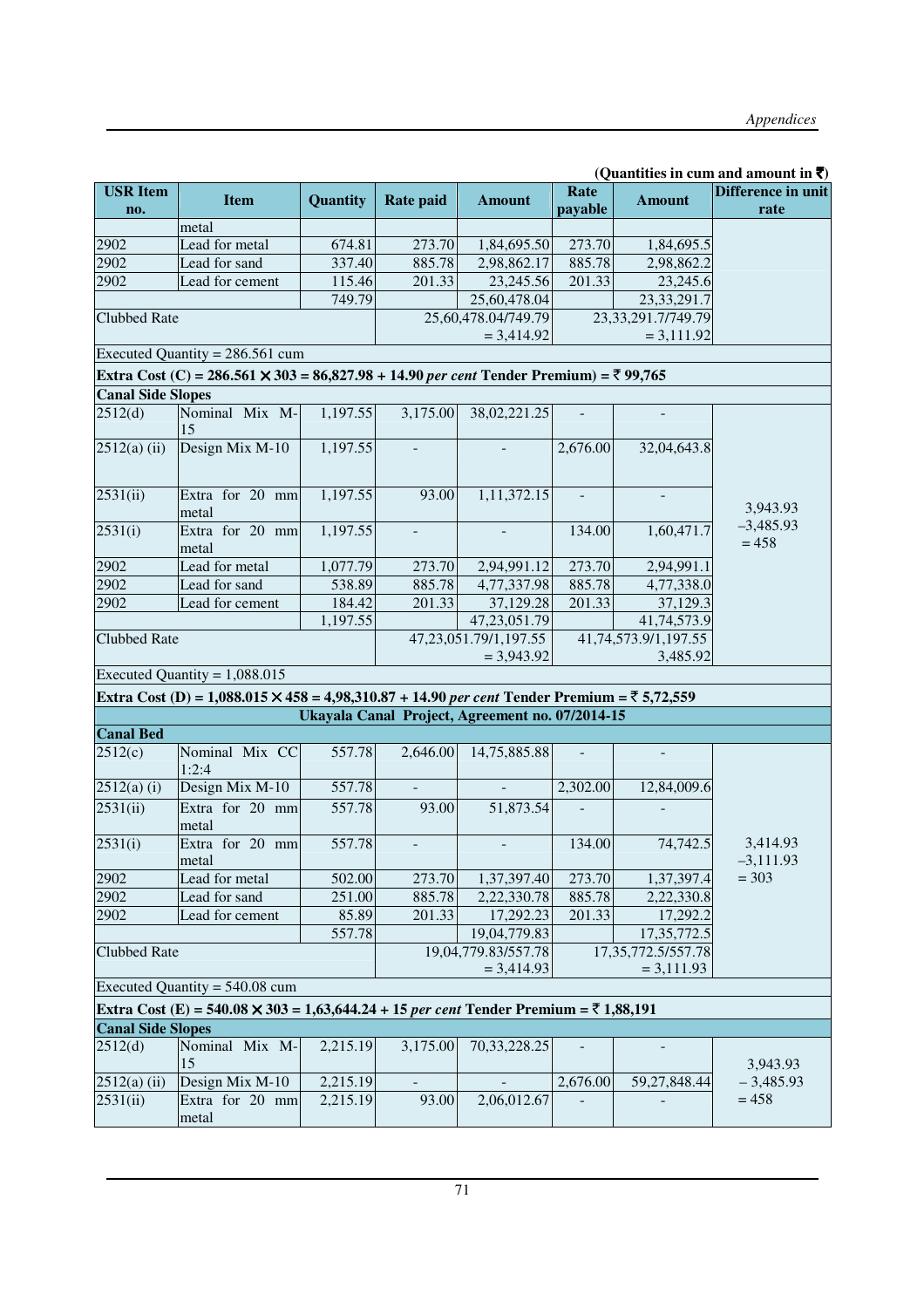#### **(Quantities in cum and amount in**  $\bar{\tau}$ **)**

| <b>USR</b> Item<br>no.        | <b>Item</b>                                                                                                  | Quantity  | Rate paid                | <b>Amount</b>                                              | Rate<br>payable | <b>Amount</b>                                                              | Difference in unit<br>rate |
|-------------------------------|--------------------------------------------------------------------------------------------------------------|-----------|--------------------------|------------------------------------------------------------|-----------------|----------------------------------------------------------------------------|----------------------------|
| 2531(i)                       | Extra for 20 mm<br>metal                                                                                     | 2,215.19  |                          |                                                            | 134.00          | 2,96,835.46                                                                |                            |
| 2902                          | Lead for metal                                                                                               | 1,993.67  | 273.70                   | 5,45,667.48                                                | 273.70          | 5,45,667.00                                                                |                            |
| 2902                          | Lead for sand                                                                                                | 996.83    | 885.78                   | 8,82,972.08                                                | 885.78          | 8,82,972.00                                                                |                            |
| 2902                          | Lead for cement                                                                                              | 341.13    | 201.33                   | 68,679.70                                                  | 201.33          | 68,680.00                                                                  |                            |
|                               |                                                                                                              | 2,215.19  |                          | 87, 36, 560. 18                                            |                 | 77,22,002.90                                                               |                            |
| Clubbed Rate                  |                                                                                                              |           |                          | 87, 36, 560. 18/2, 215. 19<br>$= 3,943.93$                 |                 | 77,22,003.2/2,215.19<br>$= 3,485.93$                                       |                            |
|                               | Executed Quantity = $2,846.61$ cum                                                                           |           |                          |                                                            |                 |                                                                            |                            |
|                               | Extra Cost (F) = 2,846.61 × 458 = 10,14,557.02 + 15 per cent Tender Premium = ₹ 14,99,310                    |           |                          |                                                            |                 |                                                                            |                            |
|                               |                                                                                                              |           |                          | Datuni Tank Project (Canal Work), Agreement no. 13/2013-14 |                 |                                                                            |                            |
| <b>Canal Bed</b>              |                                                                                                              |           |                          |                                                            |                 |                                                                            |                            |
| $2507(A)$ (a)                 | Nominal Mix CC<br>$1:3:6$ for in-situ<br>sleepers                                                            | 6,350.61  |                          | 2,471.00 1,56,92,357.31                                    |                 |                                                                            |                            |
| 2531(i)                       | $2512(e)$ (i) + Nominal Mix CC<br>1:3:6<br>for<br>canal<br>lining                                            | 6,350.61  |                          |                                                            | 2,309.00        | 1,46,63,558.5                                                              |                            |
| <b>Canal Side Slopes</b>      |                                                                                                              |           |                          |                                                            |                 |                                                                            |                            |
|                               | $2507(A)$ (b) Nominal Mix CC<br>$1:3:6$ for in-situ<br>sleepers                                              | 23,943.49 |                          | 2,873.00 6,87,89,646.77                                    |                 |                                                                            | 3,250.54                   |
| 2531(i)                       | $2512(e)(ii) +$ Nominal Mix CC<br>1:3:6<br>for<br>canal<br>lining                                            | 23,943.49 | $\equiv$                 | $\mathbf{r}$                                               | 2,663.00        | 6,37,61,513.9                                                              | $-3,050.60$<br>$= 199.94$  |
| 2902                          | Lead for cement                                                                                              | 4,665.29  | 468.18                   | 21,84,195.47                                               | 468.18          | 21,84,195.5                                                                |                            |
| 2902                          | Lead for sand                                                                                                | 13,632.35 | 349.38                   | 47,62,870.44                                               | 349.38          | 47,62,870.4                                                                |                            |
| 2902                          | Lead for metal                                                                                               | 27,264.69 | 197.21                   | 53,76,869.51                                               | 197.21          | 53,76,869.5                                                                |                            |
|                               | Lead for water                                                                                               | 30,294.10 | 55.00                    | 16,66,175.50                                               | 55.00           | 16,66,175.5                                                                |                            |
|                               |                                                                                                              | 30,294.10 |                          | 9,84,72,115.01                                             |                 | 9,24,15,183.3                                                              |                            |
| <b>Clubbed Rate</b>           |                                                                                                              |           |                          | 9,84,72,115.01/30,294.10                                   |                 | 9, 24, 15, 183. 3/30, 294. 10                                              |                            |
|                               |                                                                                                              |           |                          | $= 3,250.53$                                               |                 | $= 3,050.60$                                                               |                            |
|                               | Executed Quantity = $23,424.522$ cum                                                                         |           |                          |                                                            |                 |                                                                            |                            |
|                               | Extra Cost (G) = 23,424.522 × 199.94 = 46,83,498.92 + 18.89 per cent Tender Premium = ₹ 55,68,212            |           |                          |                                                            |                 |                                                                            |                            |
|                               |                                                                                                              |           |                          |                                                            |                 | Minor Canal Work, Datuni Tank Project (Phase II), Agreement no. 05/2014-15 |                            |
| <b>Canal Bed</b>              |                                                                                                              |           |                          |                                                            |                 |                                                                            |                            |
| 2507(A)(a)<br>$+2531$ (i)     | Nominal Mix CC<br>1:3:6 for in-situ<br>sleepers                                                              | 1,160.78  | 2,605.00                 | 30,23,831.90                                               |                 |                                                                            |                            |
| 2512(a)(i)<br>$(a) + 2531(i)$ | Design Mix M-10                                                                                              | 1,160.78  | $\overline{\phantom{a}}$ |                                                            | 2,436.00        | 28,27,660.1                                                                | 3,075.32                   |
| 2902                          | Lead for cement                                                                                              | 178.76    | 523.53                   | 93,586.22                                                  | 523.53          | 93,586.2                                                                   | $-2,906.32$                |
| 2902                          | Lead for sand                                                                                                | 522.35    | 349.38                   | 1,82,498.64                                                | 349.38          | 1,82,498.6                                                                 | $= 169$                    |
| 2902                          | Lead for metal                                                                                               | 1,044.70  | 197.20                   | 2,06,014.84                                                | 197.20          | 2,06,014.8                                                                 |                            |
| 2902                          | Lead for water                                                                                               | 1,160.78  | 55.00                    | 63,842.90                                                  | 55.00           | 63,842.9                                                                   |                            |
|                               |                                                                                                              | 1,160.78  | 3,075.32                 | 35,69,774.51 2,906.32                                      |                 | 33,73,598.1                                                                |                            |
|                               | Executed Quantity = $704.57$ cum                                                                             |           |                          |                                                            |                 |                                                                            |                            |
|                               | Extra Cost (H) = 704.57 $\times$ 169 = 1,19,004.56 + 14.23 per cent Tender premium = $\overline{5}$ 1,36,016 |           |                          |                                                            |                 |                                                                            |                            |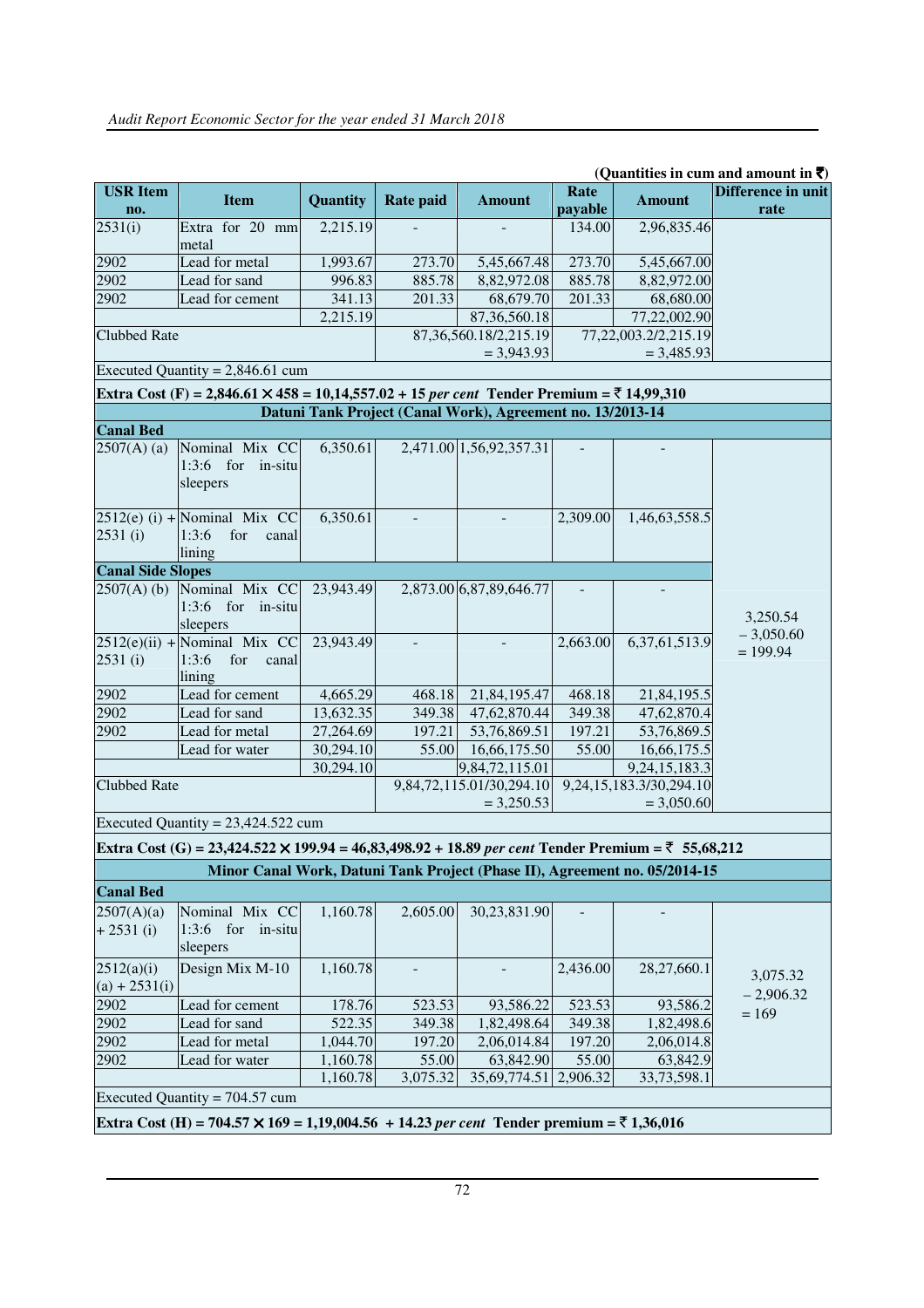#### **(Quantities in cum and amount in**  $\bar{\tau}$ **)**

| <b>USR</b> Item<br>no.                        | <b>Item</b>                                                                             | Quantity | Rate paid | <b>Amount</b>         | Rate<br>payable | <b>Amount</b>        | Difference in unit<br>rate |  |  |  |  |
|-----------------------------------------------|-----------------------------------------------------------------------------------------|----------|-----------|-----------------------|-----------------|----------------------|----------------------------|--|--|--|--|
| <b>Canal Side Slopes</b>                      |                                                                                         |          |           |                       |                 |                      |                            |  |  |  |  |
| 2512(d)                                       | <b>CC</b><br>Mix<br>$+$ Design                                                          | 2,904.92 | 2,966.00  | 86,15,992.72          |                 |                      |                            |  |  |  |  |
| 2531(i)                                       | 1:3:6<br>for in-situ<br>sleepers                                                        |          |           |                       |                 |                      |                            |  |  |  |  |
|                                               | $2512(a)(i)(b)$ Design Mix M-10                                                         | 2,904.92 |           |                       | 2,810.00        | 81,62,825.20         |                            |  |  |  |  |
| $\pm$<br>2531(i)                              |                                                                                         |          |           |                       |                 |                      | 3,436.32                   |  |  |  |  |
| 2902                                          | Lead for cement                                                                         | 447.36   | 523.53    | 2,34,206.38           | 523.53          | 2,34,206.4           | $-3,280.32$                |  |  |  |  |
| 2902                                          | Lead for sand                                                                           | 1,307.21 | 349.38    | 4,56,713.03           | 349.38          | 4,56,713.00          | $= 156$                    |  |  |  |  |
| 2902                                          | Lead for metal                                                                          | 2,614.43 | 197.20    | 5,15,565.60           | 197.20          | 5,15,565.6           |                            |  |  |  |  |
| 2902                                          | Lead for water                                                                          | 2,904.92 | 55.00     | 1,59,770.60           | 55.00           | 1,59,770.6           |                            |  |  |  |  |
|                                               |                                                                                         | 2,904.92 |           | 99, 82, 248. 33       |                 | 95,29,080.8          |                            |  |  |  |  |
| <b>Clubbed Rate</b>                           |                                                                                         |          |           | 99,82,248.33/2,904.92 |                 | 95,29,080.8/2,904.92 |                            |  |  |  |  |
|                                               |                                                                                         |          |           | $= 3,436.32$          |                 | $= 3,280.32$         |                            |  |  |  |  |
|                                               | Executed Quantity= $1,676.25$ cum                                                       |          |           |                       |                 |                      |                            |  |  |  |  |
|                                               | Extra Cost (I) = 1,676.25 × 156 = 2,61,495 + 14.23 per cent Tender Premium = ₹ 2,98,706 |          |           |                       |                 |                      |                            |  |  |  |  |
|                                               | Extra cost in Part (i) = A+B+C+D+E+F = ₹ 54,97,186                                      |          |           |                       |                 |                      |                            |  |  |  |  |
| Extra cost in Part (ii) = G+H+I = ₹ 58,66,918 |                                                                                         |          |           |                       |                 |                      |                            |  |  |  |  |
|                                               | Total Extra Cost = (i) + (ii) = ₹ 1,13,64,104                                           |          |           |                       |                 |                      |                            |  |  |  |  |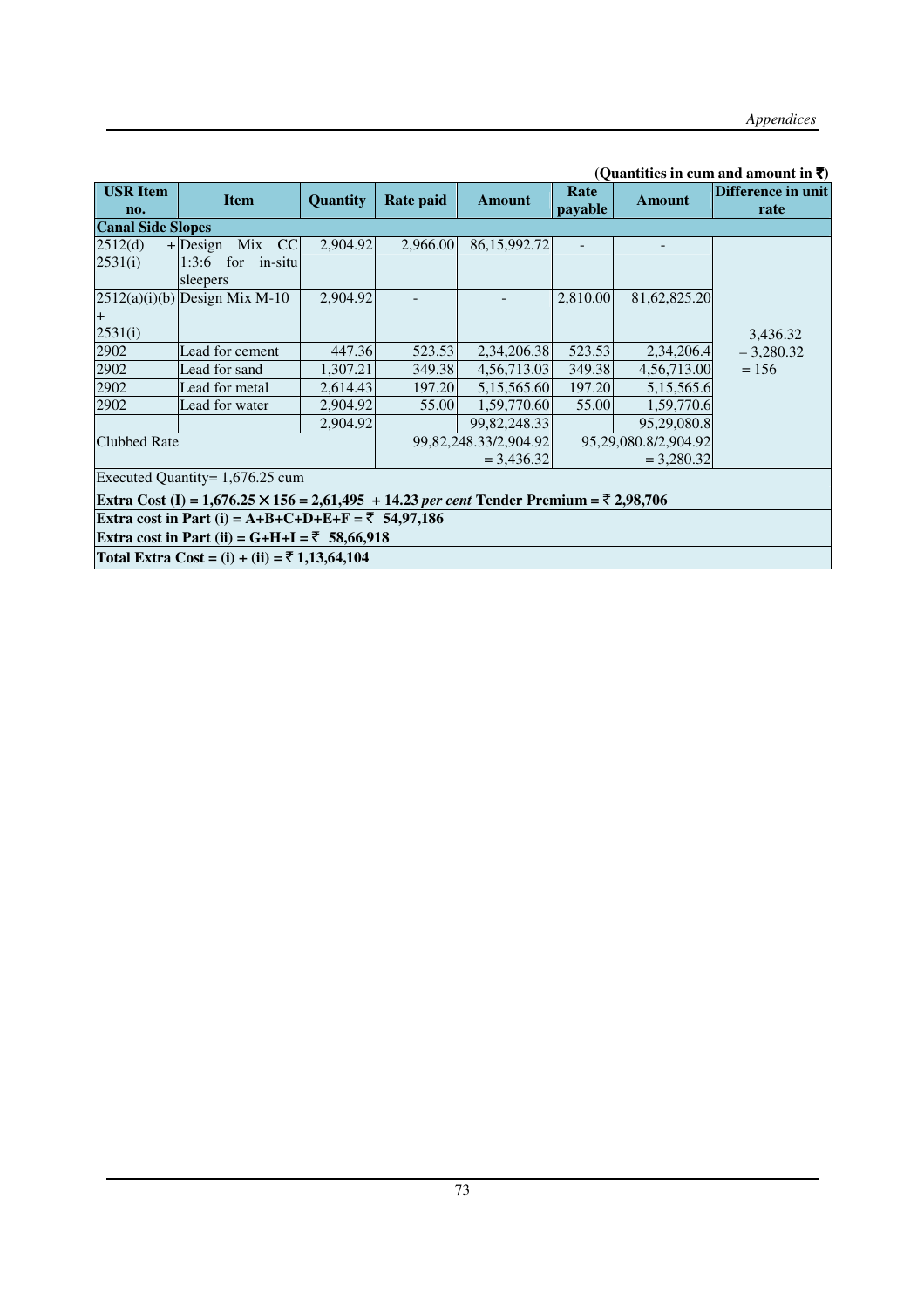#### **Statement showing extra cost due to inadmissible lead**

#### **(Reference: Paragraph 2.2.9, Page No. 52)**

| SI.<br>No.     | <b>Grading of Concrete</b> | <b>Quantity</b><br>of<br>considered for lead in one quantity | sand Executed | Quantity<br>of sand for which the | of Lead paid<br>rate             | at   Lead<br>of at the rate of work | payable Extra cost on                    |
|----------------|----------------------------|--------------------------------------------------------------|---------------|-----------------------------------|----------------------------------|-------------------------------------|------------------------------------------|
|                |                            | cum of concrete (in cum) Concrete                            |               | lead paid                         | ₹901.53                          | そ98.28                              |                                          |
|                |                            | for deriving unit rate                                       | (in cum)      | (in cum)                          | $\left( \mathbf{\bar{z}}\right)$ | (₹)                                 | (3)                                      |
| $\vert$ 1      | $\mathfrak{D}$             |                                                              | 4             | $5 = 3 \times 4$                  | $6=5 \times \overline{5}$ 901.53 | 7 = $5 \times \overline{5}$ 98.28   | $8 = 6 - 7$                              |
|                | $M-20$<br>controlled       | 0.41                                                         | 68,325.17     | 28,013.32                         | 2,52,54,848.11                   | 27,53,149.06                        | 2,25,01,699.05                           |
|                | concrete for PCC with      |                                                              |               |                                   |                                  |                                     |                                          |
|                | graded metal of 40 mm      |                                                              |               |                                   |                                  |                                     |                                          |
| 2.             | $M-15$<br>controlled       | 0.43                                                         | 5,12,362.70   | 2,20,315.94                       | 19,86,21,428.94                  |                                     | 2, 16, 52, 650. 53   17, 69, 68, 778. 40 |
|                | concrete for PCC with      |                                                              |               |                                   |                                  |                                     |                                          |
|                | graded metal of 40 mm      |                                                              |               |                                   |                                  |                                     |                                          |
| 3 <sub>1</sub> | $M-25$<br>controlled       | 0.38                                                         | 1,95,277.90   | 74,205.61                         | 6,68,98,583.22                   | 72,92,927.31                        | 5,96,05,655.91                           |
|                | concrete for RCC with      |                                                              |               |                                   |                                  |                                     |                                          |
|                | graded metal of 40 mm      |                                                              |               |                                   |                                  |                                     |                                          |
| 4.             | $M-25$<br>controlled       | 0.38                                                         | 15,562.14     | 5,913.61                          | 53, 31, 299. 71                  | 5,81,189.91                         | 47,50,109.80                             |
|                | concrete for RCC with      |                                                              |               |                                   |                                  |                                     |                                          |
|                | graded metal of 20 mm      |                                                              |               |                                   |                                  |                                     |                                          |
| 5 <sub>1</sub> | $M-30$<br>controlled       | 0.38                                                         | 42,709.13     | 16,229.47                         | 1,46,31,353.55                   | 15,95,032.25                        | 1,30,36,321.30                           |
|                | concrete for RCC with      |                                                              |               |                                   |                                  |                                     |                                          |
|                | graded metal of 40 mm      |                                                              |               |                                   |                                  |                                     |                                          |
|                |                            | <b>Total</b>                                                 | 8,34,237.04   | 3,44,677.95                       | 31,07,37,513.53                  |                                     | 3, 38, 74, 949. 06 27, 68, 62, 564. 46   |
|                |                            | Total applying Tender Premium (14.40 per cent below)         |               |                                   | 26,59,91,311.58                  |                                     | 2,89,96,956.40 23,69,94,355.18           |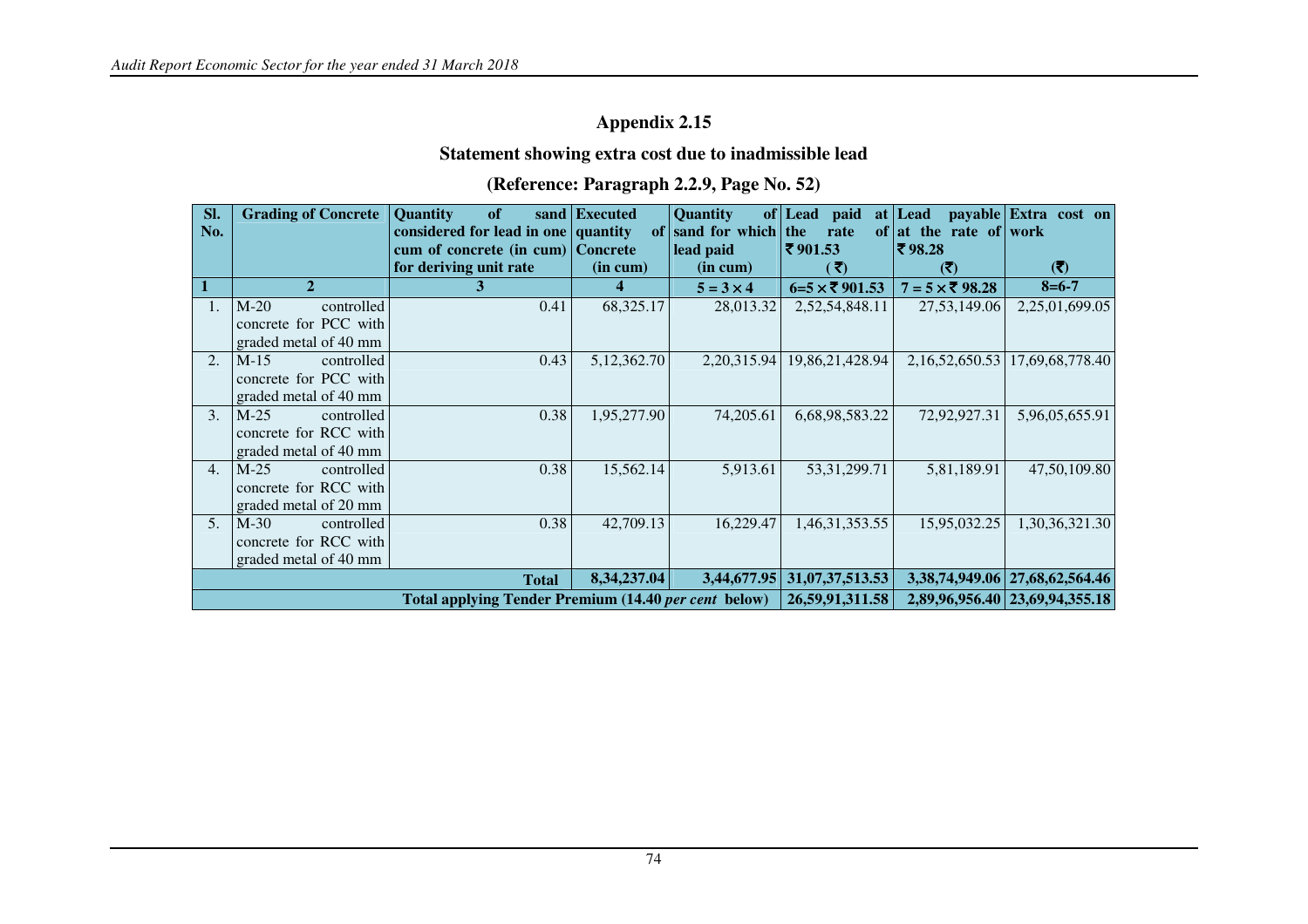#### **Annexure 2.16**

#### **Extra cost due to considering additional lead for the lining work by Paver machine**

|  | (Reference: Paragraph 2.2.10, Page No. 52) |  |  |  |
|--|--------------------------------------------|--|--|--|
|--|--------------------------------------------|--|--|--|

| SI.<br>No.     | Name of<br><b>Division</b> | Name of work                                                                                            | <b>Contract</b><br>amount<br>$(\bar{z})$ in crore) | <b>Quantity</b><br>of<br>CC executed<br>for lining in<br>bed and slope | <b>Rate of</b><br>CC<br>adopted<br>$(\bar{\bar{\mathbf{\zeta}}}$ per | Rate to be<br>adopted without<br>considering lead<br>of material | <b>Difference</b><br>in rate<br>$(\bar{z})$ per<br>cum) | <b>Extra cost</b><br>(5) | <b>Extra cost with</b><br>tender premium<br>$(\overline{\zeta})$ |
|----------------|----------------------------|---------------------------------------------------------------------------------------------------------|----------------------------------------------------|------------------------------------------------------------------------|----------------------------------------------------------------------|------------------------------------------------------------------|---------------------------------------------------------|--------------------------|------------------------------------------------------------------|
| -1             | $\overline{2}$             | 3 <sup>2</sup>                                                                                          | 4                                                  | (in cum)<br>$\overline{5}$                                             | cum)<br>6                                                            | $(\bar{z}$ per cum)<br>7 (As per)                                | $8=6-7$                                                 | $9 = 5 \times 8$         | $10=9+Tender$                                                    |
|                |                            |                                                                                                         |                                                    |                                                                        |                                                                      | <b>Annexure B)</b>                                               |                                                         |                          | Premium                                                          |
| $\mathbf{I}$ . | EE,                        | Upper Balance work of CC lining from RD 0 Km to 31,000 Km of                                            | 33.32                                              | 20,512.937                                                             | 3,654.88                                                             | 3,218.88                                                         | 436.00                                                  | 89, 43, 718. 37          | 1,06,52,862.95                                                   |
|                |                            | Purwa Canal Purwa Main Canal                                                                            | (19.11)<br>per                                     |                                                                        |                                                                      |                                                                  |                                                         |                          |                                                                  |
|                | division,                  | (Agreement No. 03/2015-16)                                                                              | above<br>cent                                      |                                                                        |                                                                      |                                                                  |                                                         |                          |                                                                  |
| 2.             | Rewa<br>EE,                | Lower CC lining by paver machine in Purwa Main Canal from RD                                            | PAC)<br>51.41                                      | 78,160.765                                                             | 4,971.36                                                             | 4,443.06                                                         |                                                         | 528.30 4, 12, 92, 332.15 | 4,32,66,105.63                                                   |
|                |                            | Purwa Canal 31 Km to 90.06 Km                                                                           | $(4.78$ per cent                                   |                                                                        |                                                                      |                                                                  |                                                         |                          |                                                                  |
|                | division,                  | (Agreement No. 04/2012-13)                                                                              | above PAC)                                         |                                                                        |                                                                      |                                                                  |                                                         |                          |                                                                  |
|                | Satna                      | Construction of CC lining of Purwa Main Canal from 90.06                                                | 39.24                                              | 2,301.730                                                              | 3,551.80                                                             | 3,106.00                                                         | 445.80                                                  | 10,26,088.22             | 12,30,792.82                                                     |
|                |                            | Km to 132.390 Km and Pathanda distributor, tail minor by $(19.95$                                       | per                                                | (Bed)                                                                  |                                                                      | (Bed)                                                            |                                                         |                          |                                                                  |
|                |                            | Paver and manual                                                                                        | above<br>cent                                      | 10,518.510                                                             | 3,706.69                                                             | 3,256.00                                                         | 450.69                                                  | 47,40,587.27             | 56,86,334.43                                                     |
|                |                            | (Agreement No. 01/2016-17)                                                                              | PAC)                                               | (Slope)                                                                |                                                                      | (Slope)                                                          |                                                         |                          |                                                                  |
| 3.             | EE,                        | Mahan Construction of Mahan Main Canal from RD 26.870 to                                                | 12.91                                              | 8,430.38                                                               | 3,852.49                                                             | 3,409.12                                                         | 443.37                                                  | 37, 38, 083. 57          | 42,04,951.25                                                     |
|                | Canal                      | 27.170 Km, RD 28.575 to 30.650 Km, RD 30.80 to 35.630 (12.49)                                           | per                                                |                                                                        |                                                                      |                                                                  |                                                         |                          |                                                                  |
|                | Division,                  | Km, RD 35.730 to 39.890 Km, RD 40.350 to 47.600 Km, cent                                                | above                                              |                                                                        |                                                                      |                                                                  |                                                         |                          |                                                                  |
|                | Sidhi                      | Total length - 18.615 Km                                                                                | PAC)                                               |                                                                        |                                                                      |                                                                  |                                                         |                          |                                                                  |
| 4.             | EE,                        | (Agreement No. 02/2013-14)<br>Lower Cement Concrete (CC) lining with Paver machine from RD 42.56 (11.15 |                                                    | 39,523.435 5,296.723                                                   |                                                                      | 4,500.12                                                         |                                                         | 796.603 3,14,84,486.89   | 2,79,73,966.60                                                   |
|                | Sihawal                    | km 15.24 to RD km 75.12 of Sihawal Main Canal with <i>per cent</i> below                                |                                                    |                                                                        |                                                                      |                                                                  |                                                         |                          |                                                                  |
|                | Canal,                     | (PVC)<br>Polyvinyl<br>Chloride<br>joints,<br>Low-Density                                                | PAC)                                               | 20,230.43                                                              | 4,911.63                                                             | 4,104.77                                                         | 806.86                                                  | 1,63,23,125              | 1,45,03,096.34                                                   |
|                | Division                   | Polyethylene (LDPE) film, C.N.S. Layer with Longitudinal                                                |                                                    |                                                                        |                                                                      |                                                                  |                                                         |                          |                                                                  |
|                | Churhat,                   | and transverse sleeper as per specification and testing of                                              |                                                    |                                                                        |                                                                      |                                                                  |                                                         |                          |                                                                  |
|                | Sidhi                      | swelling pressure, permeability test complete with                                                      |                                                    |                                                                        |                                                                      |                                                                  |                                                         |                          |                                                                  |
|                |                            | specification, maintenance and repair of canal Earth work                                               |                                                    |                                                                        |                                                                      |                                                                  |                                                         |                          |                                                                  |
|                |                            | and lining work up to three years after completion of work                                              |                                                    |                                                                        |                                                                      |                                                                  |                                                         |                          |                                                                  |
|                |                            | under Bansagar Project" (Agreement No. 02/2011-12)                                                      |                                                    |                                                                        |                                                                      |                                                                  |                                                         |                          |                                                                  |
|                |                            |                                                                                                         |                                                    |                                                                        |                                                                      |                                                                  |                                                         |                          | <b>Total Extra Cost</b> 10,75,18,110.00                          |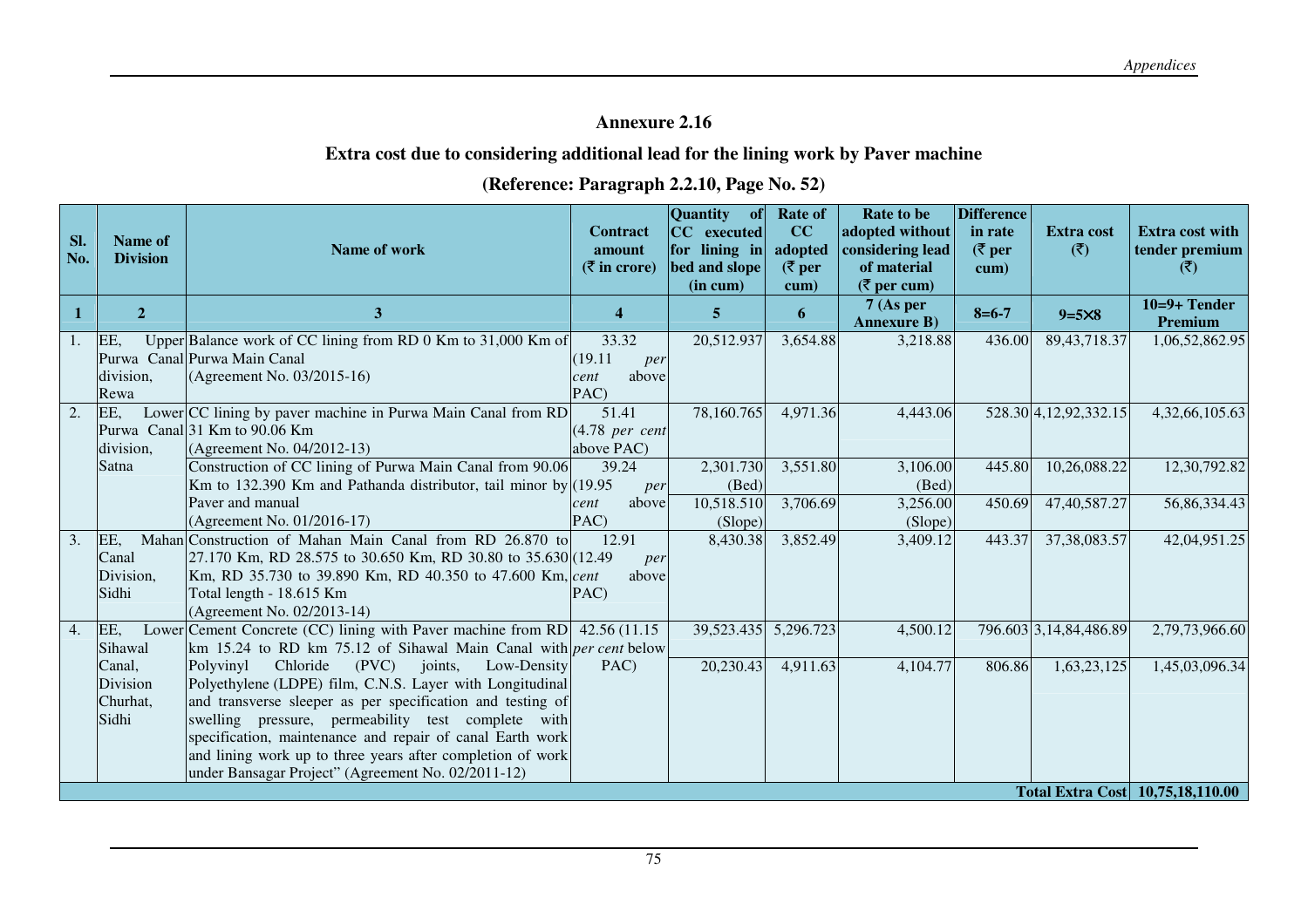#### **Annexure 2.17**

#### **Calculation of Clubbed rate without additional lead of material**

#### **(Reference: Paragraph 2.2.10, Page No. 52)**

|                  |                             |                                                 | <b>Rate Paid</b>       |          |                                 |                                                                  | Rate payable          |             |                  |
|------------------|-----------------------------|-------------------------------------------------|------------------------|----------|---------------------------------|------------------------------------------------------------------|-----------------------|-------------|------------------|
| SI.<br>No.       | Name of                     | <b>SOR</b> item No./ Name                       | <b>Quantity</b>        | Rate     | <b>Amount</b>                   | <b>Item</b>                                                      | Quantity              | Rate        | <b>Amount</b>    |
|                  | work                        |                                                 | $\overline{2}$         | 3        | $4=2\times3$                    | $5\phantom{.0}$                                                  | 6                     | 7           | $8 = 6 \times 7$ |
| $\overline{1}$ . |                             |                                                 |                        |          |                                 | EE, Upper Purwa Canal Division, Rewa (Agreement No. 03/2015-16)  |                       |             |                  |
|                  |                             | Balance work Canal lining in bed                | 10,755.37              | 3,106.00 |                                 | $3,34,06,179$ Canal lining in bed                                | 10,755.37             | 3,106       | 3,34,06,179      |
|                  |                             | of CC lining Canal lining in slope              | 32,670.00              | 3,256.00 |                                 | $10,63,73,520$ Canal lining in slope                             | 32,670.00             | 3,256       | 10,63,73,520     |
|                  | from RD 0 Lead for metal    |                                                 | 36,911.25              | 250.20   |                                 | $92,35,195$ Lead for metal                                       |                       |             |                  |
|                  | km to RD 31 Lead for sand   |                                                 | 18,672.75              | 428.58   |                                 | 80,02,767 Lead for sand                                          |                       | Not Payable |                  |
|                  |                             | km of Purwa Lead for cement                     | 9,553.50               | 177.48   |                                 | 16,95,555 Lead for cement                                        |                       |             |                  |
|                  | Main Canal                  | <b>Total</b>                                    | 43,425                 |          | 15,87,13,216                    | <b>Total</b>                                                     | 43,425                |             | 13,97,79,699     |
|                  |                             |                                                 | (Quantity of concrete) |          |                                 |                                                                  | (Quantity of concrete |             |                  |
|                  |                             |                                                 | in CC lining in bed    |          |                                 |                                                                  | in CC lining in bed   |             |                  |
|                  |                             |                                                 | and slope)             |          |                                 |                                                                  | and slope)            |             |                  |
|                  |                             | Clubbed rate = $15,87,13,216/43,425 = 3,654.88$ |                        |          |                                 | Clubbed rate = $13,97,79,699/43,425 = 3,218.88$                  |                       |             |                  |
| $\overline{2}$ . |                             |                                                 |                        |          |                                 | EE, Lower Purwa Canal Division, Satna (Agreement No. 04/2012-13) |                       |             |                  |
|                  | Cement                      | PVC strip                                       | 6,52,399.03            | 96.00    | 6,26,30,306.88 PVC strip        |                                                                  | 6,52,399.03           | 96.00       | 6,26,30,306.88   |
|                  | concrete                    | Mechanised trimming                             | 8,27,524.26            | 10.50    |                                 | 86,89,004.73 Mechanised trimming                                 | 8,27,524.26           | 10.50       | 86,89,004.73     |
|                  | lining                      | by Safety ladder                                | 2,170.80               | 3,219.00 |                                 | 69,87,805.20 Safety ladder                                       | 2,170.80              | 3,219.00    | 69,87,805.20     |
|                  | Paver                       | Lead for metal                                  | 1,845.18               | 250.20   |                                 | 4,61,664.04 Lead for metal                                       | 1,845.18              | 250.20      | 4,61,664.04      |
|                  | Machine from Lead for sand  |                                                 | 933.44                 | 570.78   |                                 | 5,32,788.88 Lead for sand                                        | 933.44                | 570.78      | 5,32,788.88      |
|                  | RD 31.00 km Lead for water  |                                                 | 2,375.70               | 27.50    |                                 | 65,331.75 Lead for water                                         | 2,375.70              | 27.50       | 65,331.75        |
|                  | to<br>of                    | 90.06 km Lead for cement                        | 477.57                 | 267.48   |                                 | $1,27,740.42$ Lead for cement                                    | 477.57                | 267.48      | 1,27,740.42      |
|                  |                             | Purwa Free drainage sand filling                | 22,353.52              | 105.00   |                                 | $23,47,119.60$ Free drainage sand filling                        | 22,353.52             | 105.00      | 23,47,119.60     |
|                  | Canal<br>Main<br><b>PVC</b> | lead of sand                                    | 22,353.52              | 570.78   | 1,27,58,942.15 lead of sand     |                                                                  | 22,353.52             | 570.78      | 1,27,58,942.15   |
|                  | with<br>joints,             | contraction grooves                             | 49,673.72              | 17.00    |                                 | 8,44,453.24 contraction grooves                                  | 49,673.72             | 17.00       | 8,44,453.24      |
|                  | layer                       | CNS Lining in bed                               | 9,917.87               | 3,106.00 | 3,08,04,904.22 Lining in bed    |                                                                  | 9,917.87              | 3,106.00    | 3,08,04,904.22   |
|                  |                             | lining in slope                                 | 61,108.75              | 3,256.00 | 19,89,70,090.00 lining in slope |                                                                  | 61,108.75             | 3,256.00    | 19,89,70,090.00  |
|                  |                             | Transportation charge of                        | 71,025.94              | 27.50    |                                 | 19,53,213.35 Transportation charge of                            |                       |             |                  |
|                  |                             | water to prepare mix                            |                        |          |                                 | water to prepare mix                                             |                       |             |                  |
|                  |                             | Lead for metal                                  | 60,372.62              | 250.20   |                                 | 1,51,05,229.52 Lead for metal                                    |                       | Not Payable |                  |
|                  |                             | Lead for sand                                   | 30,541.50              | 570.78   | 1,74,32,477.37 Lead for sand    |                                                                  |                       |             |                  |
|                  |                             | Lead for cement                                 | 15,625.86              | 267.48   |                                 | $41,79,605.03$ Lead for cement                                   |                       |             |                  |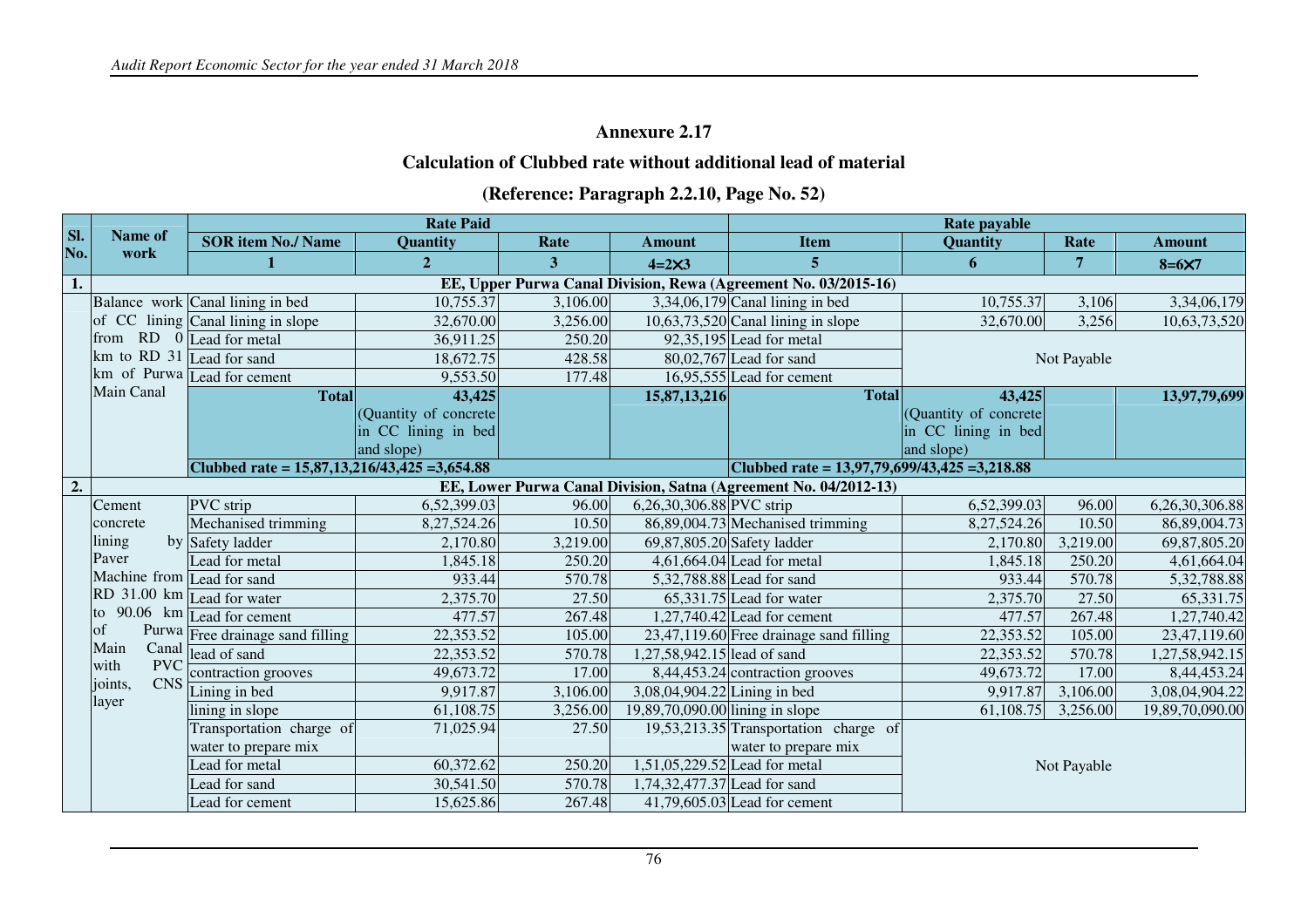|                  |                             |                                                               | <b>Rate Paid</b>       |                |                                |                                                                  | <b>Rate payable</b>    |                |                  |
|------------------|-----------------------------|---------------------------------------------------------------|------------------------|----------------|--------------------------------|------------------------------------------------------------------|------------------------|----------------|------------------|
| SI.<br>No.       | Name of<br>work             | <b>SOR item No./ Name</b>                                     | <b>Quantity</b>        | Rate           | <b>Amount</b>                  | <b>Item</b>                                                      | <b>Quantity</b>        | Rate           | <b>Amount</b>    |
|                  |                             | 1                                                             | $\overline{2}$         | $\overline{3}$ | $4=2\times3$                   | $\overline{5}$                                                   | 6                      | $\overline{7}$ | $8 = 6 \times 7$ |
|                  |                             | <b>Total</b>                                                  | 73,197.42              |                | 36, 38, 90, 676. 39            | <b>Total</b>                                                     | 73,197.42              |                | 32,52,20,151.11  |
|                  |                             |                                                               | (Quantity of concrete) |                |                                |                                                                  | (Quantity of concrete  |                |                  |
|                  |                             |                                                               | in CC lining in bed    |                |                                |                                                                  | in CC lining in bed    |                |                  |
|                  |                             |                                                               | and slope)             |                |                                |                                                                  | and slope)             |                |                  |
|                  |                             | Clubbed rate = $36,38,90,676,39/73,197.42 = 4,971.36$         |                        |                |                                | Clubbed rate = $32,52,20,151.11/73,197.42 = 4,443.05$            |                        |                |                  |
| 3.               |                             |                                                               |                        |                |                                | EE, Lower Purwa Canal Division, Satna (Agreement No. 01/2016-17) |                        |                |                  |
|                  | Construction                | Lining in bed                                                 | 5,525.80               | 3,106.00       | 1,71,63,134.80 Lining in bed   |                                                                  | 5,525.80               | 3,106          | 1,71,63,134.80   |
|                  | $\log$                      | Cement Lead for metal                                         | 4,696.93               | 144.20         |                                | $6,77,297.31$ Lead for metal                                     |                        |                |                  |
|                  | concrete                    | Lead for sand                                                 | 2,376.09               | 602.28         |                                | 14,31,071.49 Lead for sand                                       |                        | Not payable    |                  |
|                  | lining                      | of Lead for cement                                            | 1,215.68               | 267.00         |                                | 3,24,586.56 Lead for cement                                      |                        |                |                  |
|                  | Purwa                       | Main Lead for water                                           | 5,525.80               | 5.50           |                                | 30,391.90 Lead for water                                         |                        |                |                  |
|                  | from<br>Canal               | <b>Total</b>                                                  | 5,525.80               |                | 1,96,26,482.05                 | <b>Total</b>                                                     | 5,525.80               |                | 1,71,63,134.80   |
|                  | 90.06 Km to                 |                                                               | (Quantity of concrete) |                |                                |                                                                  | (Quantity of concrete) |                |                  |
|                  | 132.390<br>Km               |                                                               | in CC lining in Bed)   |                |                                |                                                                  | in CC lining in Bed)   |                |                  |
|                  |                             | and Pathanda Clubbed rate= 1,96,26,482.05/5,525.80 = 3,551.79 |                        |                |                                | Clubbed rate= $1,71,63,134.80/5,525.80 = 3,106$                  |                        |                |                  |
|                  | distributor,                | Lining in slope                                               | 22,442.61              | 3,256.00       | 7,30,73,138.16 lining in slope |                                                                  | 22,442.61              | 3,256.00       | 7,30,73,138.16   |
|                  | tail minor by               | Lead for metal                                                | 19,076.22              | 144.20         |                                | 27,50,790.92 Lead for metal                                      |                        |                |                  |
|                  | Paver<br>&                  | Lead for sand                                                 | 9,650.32               | 602.28         |                                | 58,12,194.73 Lead for sand                                       |                        | Not payable    |                  |
|                  | manual                      | Lead for cement                                               | 4,937.37               | 267.00         |                                | 13,18,277.79 Lead for cement                                     |                        |                |                  |
|                  |                             | Lead for water                                                | 22,442.61              | 5.50           |                                | 2,33,434.00 Lead for water                                       |                        |                |                  |
|                  |                             | <b>Total</b>                                                  | 22,442.61              | 3,706.69       | 8,31,87,835.60                 | <b>Total</b>                                                     | 22,442.61              |                | 7,30,73,138.16   |
|                  |                             |                                                               | (Quantity of concrete) |                |                                |                                                                  | (Quantity of concrete) |                |                  |
|                  |                             |                                                               | in CC lining in slope) |                |                                |                                                                  | in CC lining in slope) |                |                  |
|                  |                             | Clubbed Rate = $8,31,87,835.60/22,442.61 = 3,706.69$          |                        |                |                                | Clubbed Rate = $7,30,73,138.16/22,442.61 = 3,256.00$             |                        |                |                  |
| $\overline{4}$ . |                             |                                                               |                        |                |                                | EE, Mahan Canal, Sidhi (Agreement No. 02/2013-14)                |                        |                |                  |
|                  | Mahan                       | Main Canal lining in bed                                      | 4,188.37               | 3,295.00       |                                | $1,38,00,679$ Canal lining in bed                                | 4,188.37               | 3295           | 1,38,00,679      |
|                  | Canal                       | from Canal lining in slope                                    | 13,319.03              | 3,445.00       |                                | $4,58,84,058$ Canal lining in slope                              | 13,319.03              | 3445           | 4,58,84,058      |
|                  | RD 26.870 to Lead for metal |                                                               | 14,881.29              | 223.70         |                                | 33,28,945 Lead for metal                                         |                        |                |                  |
|                  | 27.170                      | km, Lead for sand                                             | 7,528.18               | 309.78         |                                | $23,32,080$ Lead for sand                                        |                        | Not Payable    |                  |
|                  | RD 28.575                   | to Lead for cement                                            | 3,851.63               | 545.58         |                                | $21,01,371$ Lead for cement                                      |                        |                |                  |
|                  | 30.650<br>km.               | <b>Total</b>                                                  | 17,507.40              |                | 6,74,47,133                    | <b>Total</b>                                                     | 17,507.40              |                | 5,96,84,738      |
|                  | RD 30.80 to                 |                                                               | (Quantity of concrete) |                |                                |                                                                  | (Quantity of concrete) |                |                  |
|                  | 35.630<br>km,               |                                                               | in CC lining in bed    |                |                                |                                                                  | in CC lining in bed    |                |                  |
|                  | RD 35.730 to                |                                                               | and slope)             |                |                                |                                                                  | and slope)             |                |                  |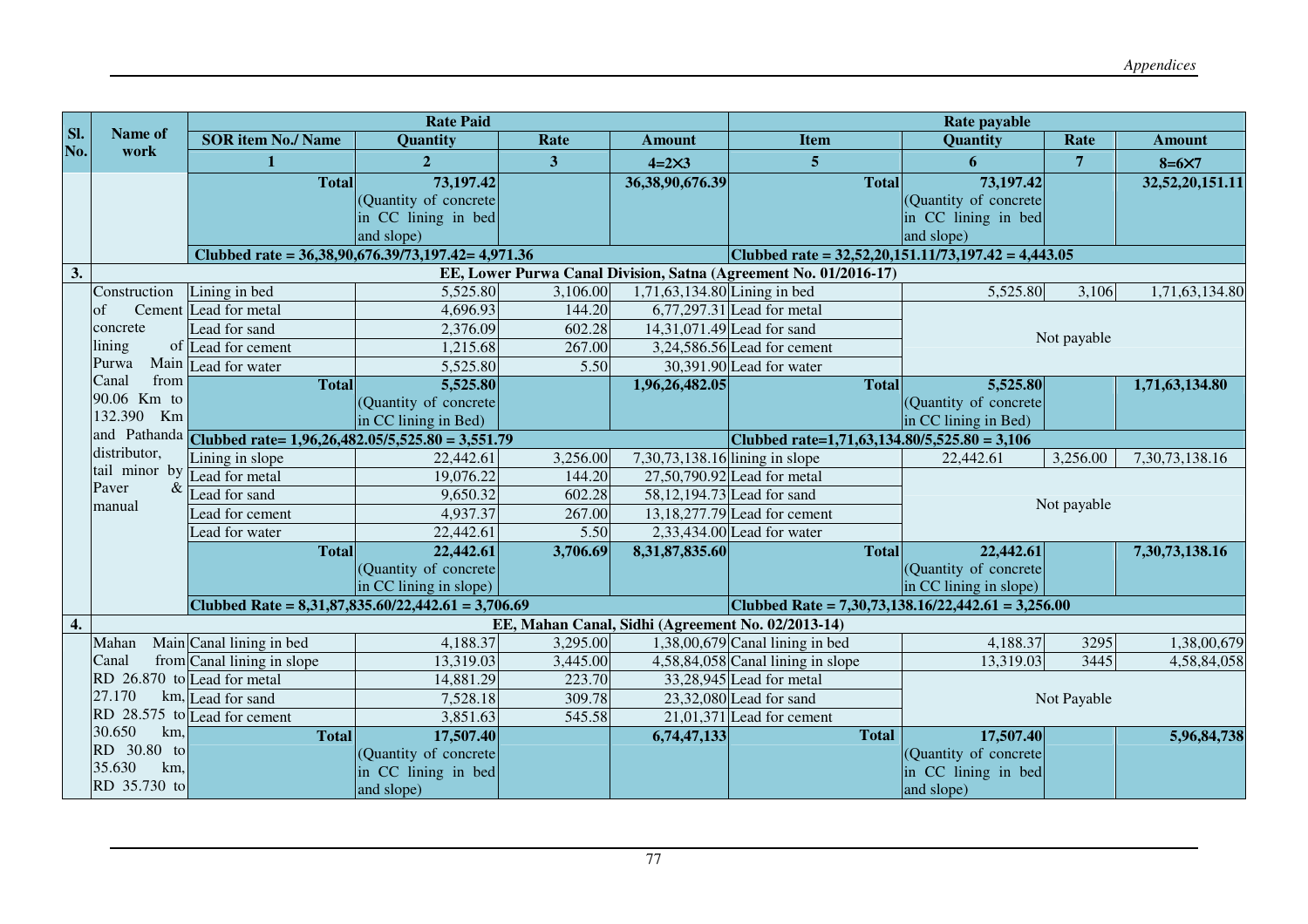|            |                                            |              |                            | <b>Rate Paid</b>                                             |                         |                                                  |                                                     | Rate payable                                         |                 |                    |
|------------|--------------------------------------------|--------------|----------------------------|--------------------------------------------------------------|-------------------------|--------------------------------------------------|-----------------------------------------------------|------------------------------------------------------|-----------------|--------------------|
| SI.<br>No. | Name of<br>work                            |              | <b>SOR item No./ Name</b>  | <b>Quantity</b>                                              | Rate                    | <b>Amount</b>                                    | <b>Item</b>                                         | Quantity                                             | Rate            | <b>Amount</b>      |
|            |                                            |              |                            | 2 <sup>1</sup>                                               | $\overline{\mathbf{3}}$ | $4=2\times3$                                     | 5 <sup>5</sup>                                      | 6                                                    | $\overline{7}$  | $8 = 6 \times 7$   |
|            | 39.890<br>km,                              |              |                            |                                                              |                         |                                                  |                                                     |                                                      |                 |                    |
|            | 47.600<br>km,<br>Total length<br>18.615 km |              |                            | RD 40.350 to Clubbed rate = 6,74,47,133/17,507.40 = 3,852.49 |                         |                                                  | Clubbed rate = $5,96,84,738/17,507.40 = 3,409.11$   |                                                      |                 |                    |
| 5.         |                                            |              |                            |                                                              |                         | EE, Lower Sihawal Canal, Division Churhat, Sidhi |                                                     |                                                      |                 |                    |
|            |                                            |              | SOR item no. 2526          | 640098.95                                                    | 10.5                    | 67,21,038.975                                    | SOR item no. 2526                                   | 640098.95                                            | 10.5            | 67,21,038.98       |
|            |                                            |              | SOR item no. $2507(B)(a)$  | 4365.39                                                      | 3036                    | 132,53,324.04                                    | SOR item no. $2507(B)(a)$                           | 4365.39                                              | 3036            | 132,53,324.04      |
|            |                                            |              | SOR item no. $2507(B)(b)$  | 8006.918                                                     | 3436                    | 275, 11, 770. 25                                 | SOR item no. $2507(B)(b)$                           | 8006.918                                             | 3436            | 275, 11, 770. 25   |
|            |                                            |              | SOR item no. $2510(B)$     | 893.292                                                      | 3219                    | 28,75,506.95                                     | SOR item no. $2510(B)$                              | 893.292                                              | 3219            | 28,75,506.95       |
|            |                                            |              | SOR item no. 2520          | 732917.59                                                    | 28                      | 205, 21, 692. 52                                 | SOR item no. 2520                                   | 732917.59                                            | 28              | 205,21,692.52      |
|            |                                            |              | SOR item no. $2525(I)$     | 10986.188                                                    | 3106                    | 341,23,099.93                                    | $\overline{SOR}$ item no. 2525(I)                   | 10986.188                                            | 3106            | 341,23,099.93      |
|            |                                            |              | SOR item no. 2525(II)      | 41906.611                                                    | 3256                    | 1364, 47, 925. 42                                | SOR item no. 2525(II)                               | 41906.611                                            | 3256            | 1364,47,925.42     |
|            |                                            |              | SOR item no. 2527          | 579608.46                                                    | 96                      | 556, 42, 412.16                                  | SOR item no. 2527                                   | 579608.46                                            | 96              | 556, 42, 412. 16   |
|            |                                            |              | SOR item no. $2514(a)$     | 36700.92                                                     | 17                      | 6,23,915.64                                      | SOR item no. $2514(a)$                              | 36700.92                                             | $\overline{17}$ | 6,23,915.64        |
|            | For                                        |              | Lead of Concrete           | 66,158.398                                                   | 27.50                   | 18, 19, 355. 95                                  |                                                     |                                                      |                 |                    |
|            | 39,523.435                                 |              | Reach Lead of Metal        | 32,668.348                                                   | 471.8                   | 154, 12, 926. 59                                 |                                                     |                                                      |                 |                    |
|            | cum of CC.                                 | 15.24        | Lead of Sand               | 16,526.341                                                   | 526.680                 | 87,04,093.28                                     |                                                     |                                                      |                 |                    |
|            | (executed<br>without<br>LDPE)              | 48.775<br>km | km to Lead of Cement       | 8,455.337                                                    | 507.780                 | 42,93,451.02                                     |                                                     | Not payable                                          |                 |                    |
|            |                                            |              | Reach Lead of Metal        | 23,566.290                                                   | 533.400                 | 125,70,259.09                                    |                                                     |                                                      |                 |                    |
|            |                                            |              | 48.775 Lead of Sand        | 11,921.770                                                   | 570.780                 | 68,04,707.88                                     |                                                     |                                                      |                 |                    |
|            |                                            | 75.12<br>km  | km to Lead of Cement       | 6,099.510                                                    | 507.780                 | 30,97,209.19                                     |                                                     |                                                      |                 |                    |
|            |                                            |              | <b>Total</b>               | 66,158.398                                                   |                         | 35,04,22,688.9                                   | <b>Total</b>                                        | 66,158.398                                           |                 | 29,77,20,685.88    |
|            |                                            |              |                            | (Quantity of concrete<br>in CC lining in Bed)                |                         |                                                  |                                                     | (Quantity)<br>of<br>concrete in CC lining<br>in Bed) |                 |                    |
|            |                                            |              |                            | Clubbed rate= 35,04,22,688.9/66,158.398 = 5,296.72           |                         |                                                  | Clubbed rate= 29,77,20,685.87/66,158.398 = 4,500.12 |                                                      |                 |                    |
|            | For 20,230.34 SOR item no. 2525(i)         |              |                            | 6,015.00                                                     | 3,106.00                |                                                  | 1,86,82,590.00 SOR item no. 2525(i)                 | 6,015.00                                             | 3,106.00        | 1,86,82,590.00     |
|            | cum                                        |              | of SOR item no. $2525(ii)$ | 13,400.53                                                    | 3,256.00                |                                                  | 4,36,32,125.68 SOR item no. 2525(ii)                | 13,400.53                                            | 3,256.00        | 4, 36, 32, 125. 68 |
|            | $CC$ (executed SOR item no. 2510(B)        |              |                            | 814.81                                                       | 3,219.00                |                                                  | 26,22,879.83 SOR item no. 2510(B)                   | 814.81                                               | 3,219.00        | 26, 22, 873.39     |